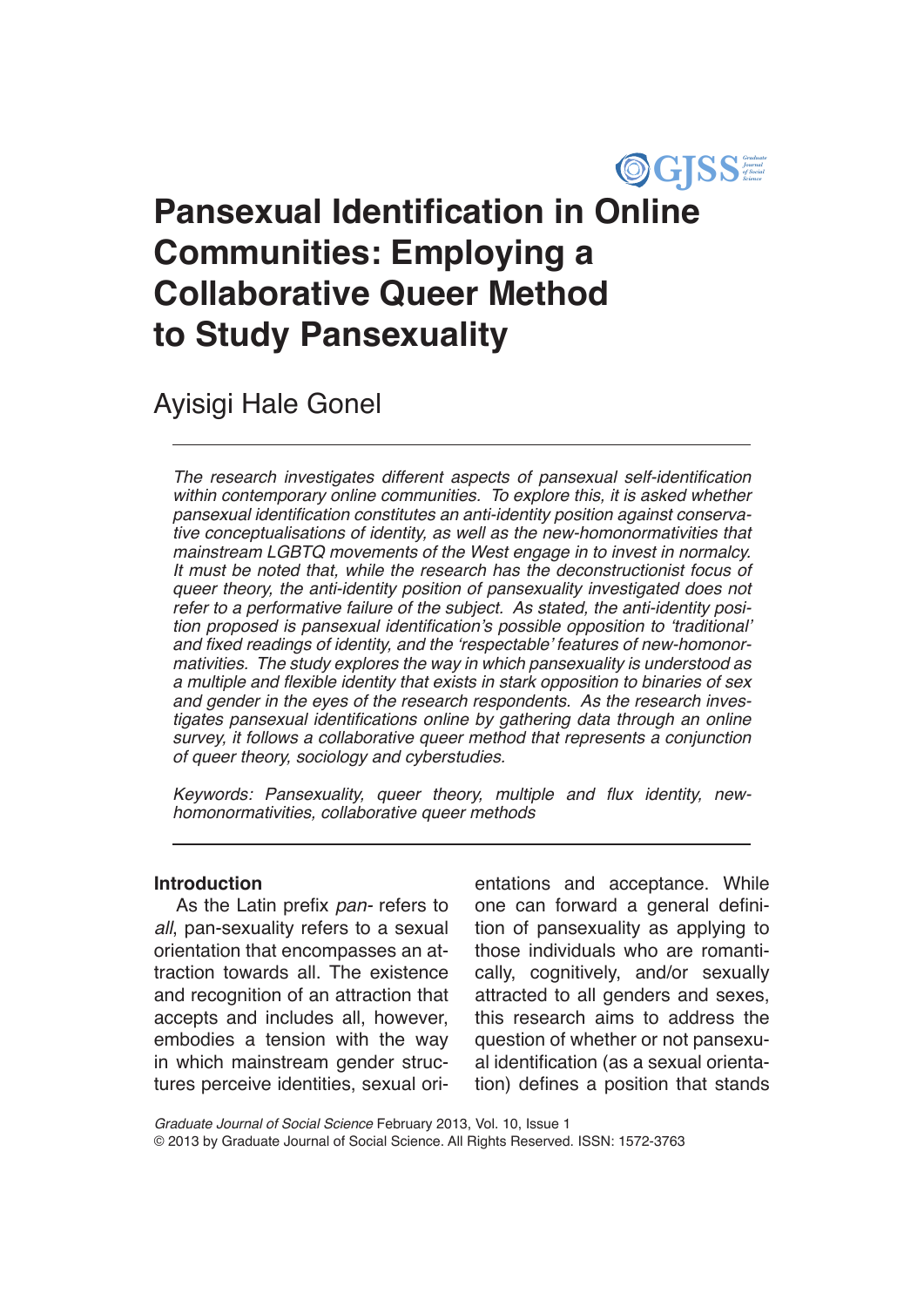against understandings of identity that are embedded within dualistic perspectives of gender, sex, and *new-homonormativities.* The research aims to contribute towards a determination of whether pansexual identification suggests a tension between certain gender dynamics, possibly constituting an *anti-identity* in relation to identities that base themselves upon those dynamics, even within lesbian, gay, bisexual, transgender and 'queer' (henceforth LGBTQ) communities. Rather than pursuing a definition of pansexuality from a theoretical standpoint alone, the possible multiple position of pansexuality is investigated through an exploration of the accounts of pansexually identified individuals.

The possible existence of such a position can be explained by pansexuality's inclusiveness of the individual as a subject. Indeed, pansexuality not only refers to attraction to non-transgender and transgender males and females, intersex<sup>1</sup>, agender<sup>2</sup> and differently identified individuals, but also suggests that the subjects themselves can be of any genders and/or sexes. As such, a different way of defining pansexuality would be based upon an attraction, regardless of gender, sex, or lack thereof. From this perspective, one can suggest that pansexuality entails a stand against being attracted to only 'men' (including Female-To-Male) and/or 'women' (including Male-To-Female) as well as being only a man or a woman. At this point, for the sake of the argument, Jan Clausen's ideas on bisexuality are useful:

[B]isexuality is not a sexual identity at all, but sort of an anti-identity, a refusal (not, of course, conscious) to be limited to one object of desire, one way of loving (cited in Sullivan 2003, 39).

Taking this argumentation forward, one might suggest that pansexuality is also an anti-identity (perhaps even more so than bisexuality) not only because it takes a stand against this 'one type of loving', but also because the object of desire is not limited to two sexes. While both sexual orientations find possible attraction outside of the realm of monosexuality, pansexuality differs from *bi*-sexuality, as the understanding of attraction is not limited to dualistic social constructions of male/female and man/woman.

Closely correlated to these dualistic understandings, pansexuality as an identity position emphasises the borders of the 'respectable' spheres of *new-homonormativities* (Duggan 2003) that the mainstream LGBTQ3 movements of the West seem to create. In an attempt to be 'tolerated' by the mainstream heterosexual community, it can be argued that most LGBTQ communities (largely led by white-middle class lesbian and gay identified groups) have a predilection towards normalcy and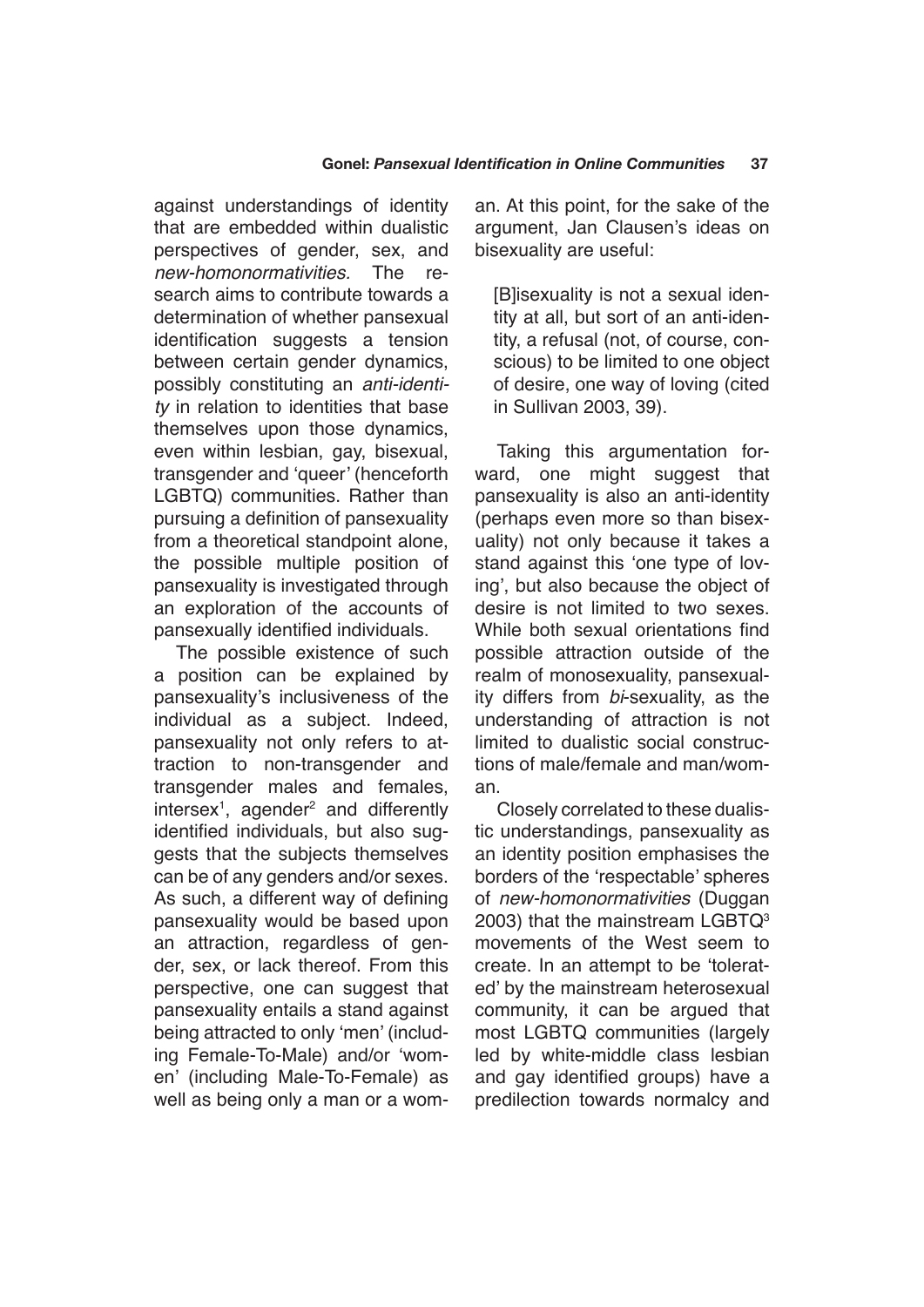assimilation. Jane Ward suggests the respectable queerness of these organisations invest in the *homo* version of hetero-norms; differentiating themselves from sexualities that are not marketable to the patriarchal mainstream society:

[L]esbian, gay activists embrace racial, gender, socioeconomic and sexual differences when they see them as predictable, profitable, rational, or respectable, and yet suppress these very same differences when they are unpredictable, unprofessional, messy or defiant (2008, 2).

Accordingly, these LGBTQ organisations become *de-queerised*  as difference is normalised and turned into a shared uniform characteristic. This is a particularly problematic formation since this uniform characteristic is at the foundation of the created uniform gay identity:

[C]onstructing provisional collective identities has proven to be a necessary tactical move for marginalized groups, [however] group identities are also vulnerable to countless forms of regulation and co-optation made possible by the shared belief that identities are (a) real, fixed, coherent, and knowable, and (b) unified by a common struggle for normalcy, safety, prosperity, reproduction and the like (Ward 2008, 18–19).

As such, the different lesbian and gay identities that commit to such movements become de-queerised themselves, since their identities become reduced into the appearance of uniform and singular entities. The 'common struggle' for normalcy and safety adopted by lesbian and gay groups position them outside of stereotypes about being gay, but in doing so align them with practices that are straight:

[It can be argued that] gays and straights alike have an interest in defining themselves in opposition to bisexuals through the institution of monogamy. First, monogamy is a societal norm. And although straights, with their access to legal marriage, have perhaps greater investment in that norm than gays and lesbians do, monogamy has in recent years became a social norm among many American [as well as North Western] lesbians and gay men – especially as gay marriage and civil partnerships become legal. [They] distinctly wish to 'retire' societal archetypes of gay promiscuity (Esterberg 2002, 161).

In the current struggles of LGBTQ movements that cannot move beyond the gender, sex, and sexual orientation boundaries (while at the same time seeking normalcy by aligning with mainstream patriarchal norms of 'proper sexual conduct'), it is possible that they perceive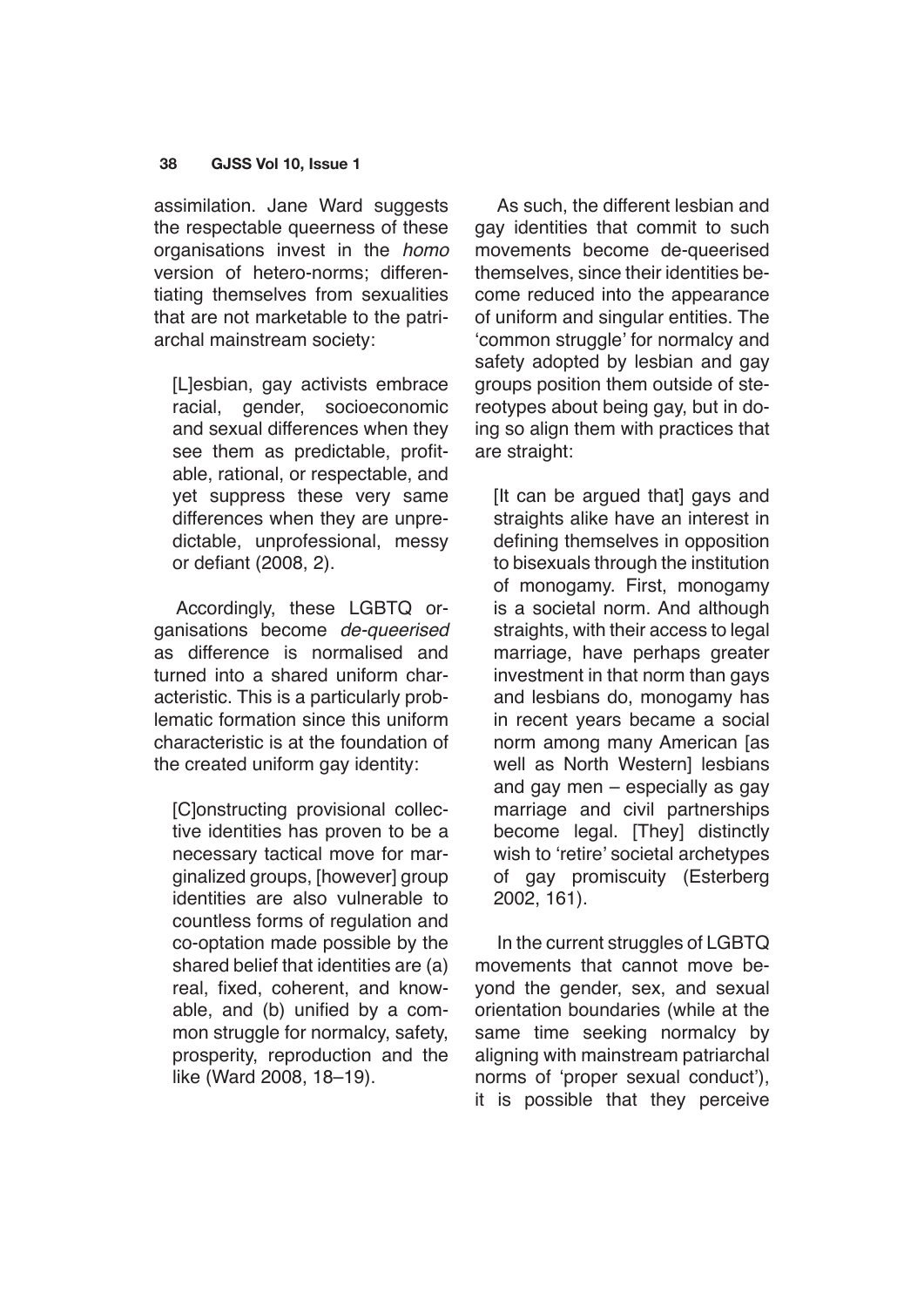polysexual orientations (including pansexuality) as representing deviance, messiness and unpredictability. Lisa Duggan picks up on the same idea, suggesting that the modern, mainstream *gay identity* is devoted to safe and respectable existences of the mainstream cultures. She calls this the *new-homonormativity*, which strives for access to heteronormative and conservative institutions of the patriarchal society (2003). By omitting any sexual orientation that does not commit to heteronormative constructions of gender and sex, the mainstream LGBTQ movements and organisations ironically lack queerness, since they suggest a fixed conception of the 'homosexual identity', and uniformise the differences that queer politics thrive upon. As a result, mainstream LGBTQ movements lack an emphasis on dis-identification that suggests an individual's identity is a process of passing and flexibility, one which serves to create an unpredictable subject:

We are deeply mired in a period of prolonged conservatism, in which play around gender boundaries seems increasingly anachronistic. Queer organizing seems distinctly a thing of the past, and there seems little social movement organizing that celebrates anything queer or transgressive (Esterberg 2002, 163).

The analysis of new-homonor-

mativities regarding polysexual orientations such as pansexuality can be better understood through an exploration of the tension between identity politics and queer activism (particularly of the 1980s). While identity politics that mainstream LGBTQ movements engage in suggest that political arguments are (and should be) shaped by the categorisation of identities, and such political argumentations will bring mainstream society's full acceptance, queer politics take a stand against this investment in inherent identity categories. Indeed, since queer activism criticises gay-only identity politics for subsuming LGBTQ identities and contributing to the conceptualisation of fixed, closed, singular identities, it becomes 'the antithesis of identity politics' (Bernstein 2005. 56). Following this line of thought, pansexuality serves as a possible antithesis to new-homonormativites that not only deem certain sexualities 'unrespectable', but also contribute to the conservative conceptualisations of identity which formulate sexualities in inherent categories. Consequently, the antithesis forms an anti-identity that concurrently takes a stand against the uniforming politics of new-homonormativities, any conceptualisation that fails to recognise the multiplicity and flexibility of sexual identities, and any understanding that limits sexual orientation to binary constructions of gender and sex.

As a result, in this research, the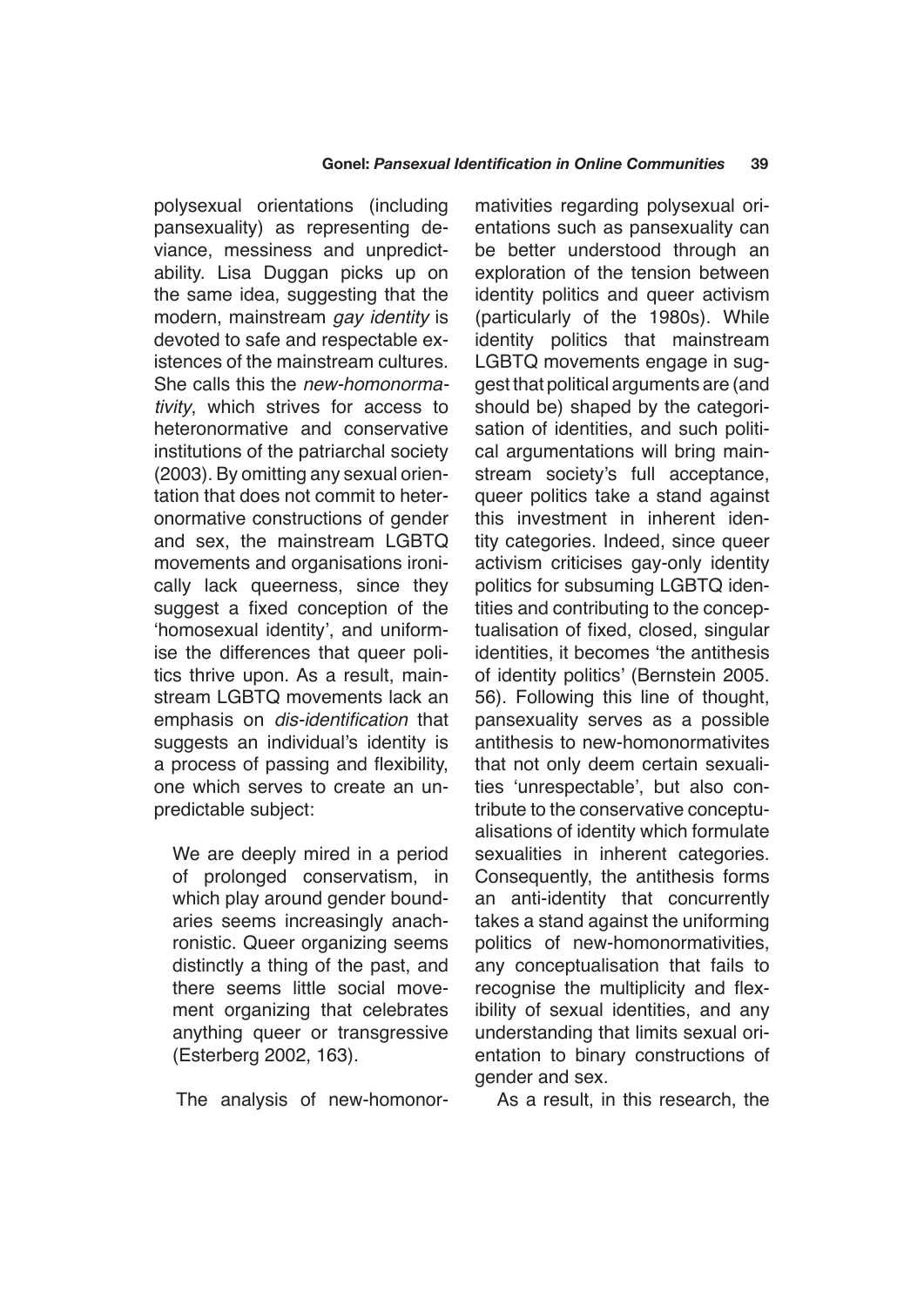concept of 'anti-identity' does not refer to a group of subjects deconstructed into a *performative failure*  (Butler 1990), but rather it suggests an anti-conservative reading of identity. Going back to dualistic understandings of sexual orientation, gender, and sex, alongside new-homonormativities, *conservative* in this sense applies to any understanding of identity which falls under these normativities and binaries, including those within LGBTQ communities. Moreover, the way in which the research conceptualises 'conservative' also reflects upon traditional readings of identities: that identities are fixed, finished and singular. By establishing the 'conservative' as such, it is suggested here that the pansexual anti-identity position forms the flux, progressive and transgressive identity category through locating itself (or being located by) outside of these identity categories.

The research follows a *collaborative queer method* (Dahl 2010), as it chooses to investigate pansexual identification without limiting itself to text and discourse analysis. Aspiring to explore the formations of pansexual identifications that 'circulate between the everyday practices of people within the spaces of their life-world' (Burkitt 1998, 500), the research invests in a methodology of interdisciplinary work between queer theory, sociology and cyberstudies, and serves as an exercise in the application of collaborative queer methods. As a result, the method follows queer theory's conceptualisations of the multiplicity and the fluidity of identity, and the sociological tools of gathering data and interpreting. In addition, the research also bases itself upon a queer perspective of analysing sexual orientation. By understanding sexual orientation as a continuum, rather than a binary of 'heterosexual and the rest' (Silverschanz 2009), the research design once again commits to queer theory's ideals of capturing the diversity and fluidity of sexual identifications. Through rejecting conservative conceptualisations that equate sexual orientation to experiences of sexual attraction, this research perceives sexual orientation rather as a complex structure that builds upon the cognitive, behavioural and effective dimensions of sexual attraction (Parks et al 2009).

Accordingly, this analytical framework invests in the multiplicities of social structures, concurrently fitting within the conceptualisations that cyberstudies have to offer. As cyberstudies suggest that the online personae that Internet users engage in do not represent a false fictiveness, but rather a part of their multiple selfhoods (Turkle 1997; 1999; 2011), the research finds a space of interrogation, where pansexual identification can be explored from queer theory's perspective. Moreover, conducting the research online enables the investigations of possible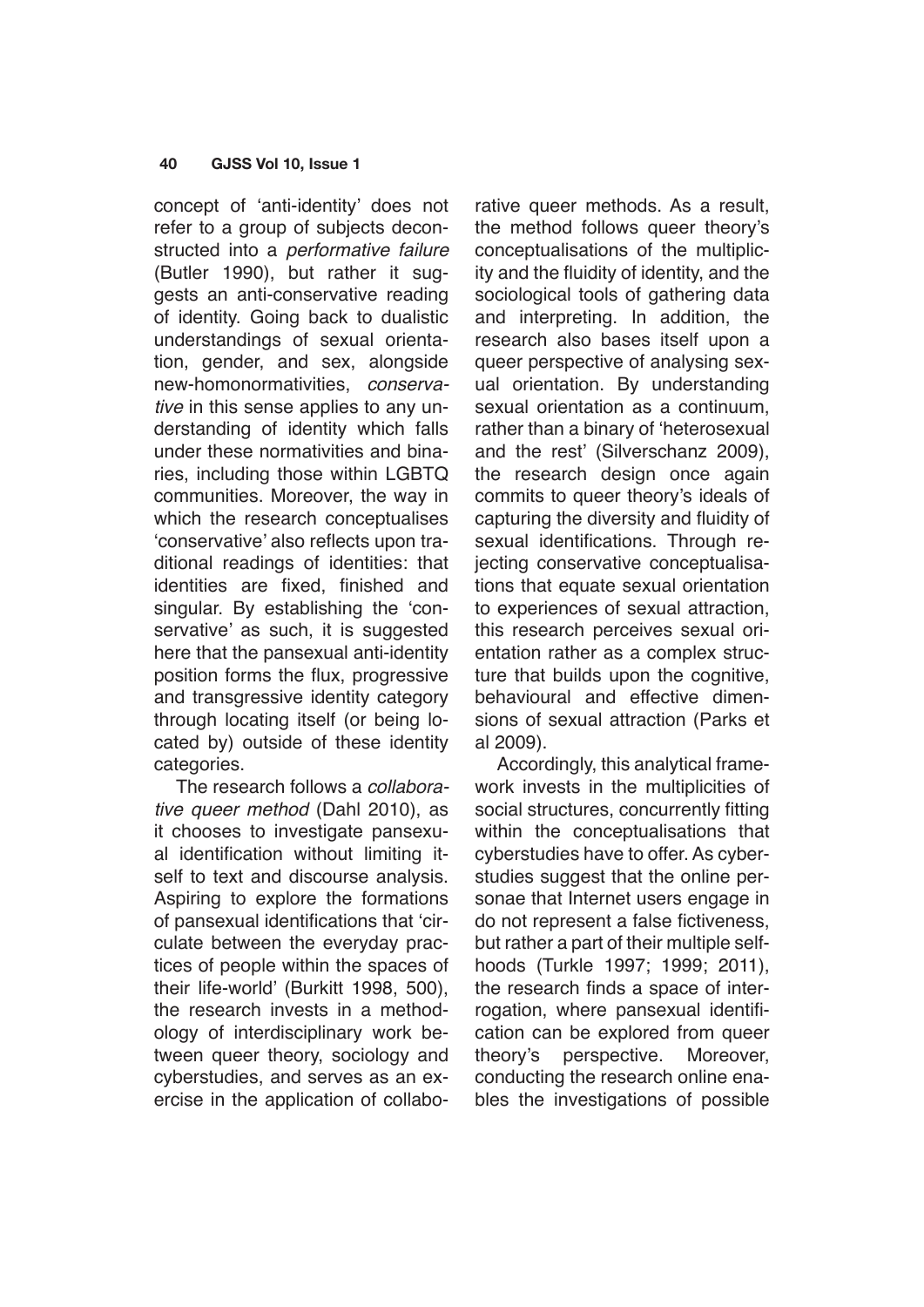tensions between pansexually identified individuals and the LGBTQ communities of 'real life', as it offers the concept of *virtual communities* as a part of everyday life-space.

It should also be noted that while conducting the research on pansexual identification online offers the researcher aforementioned possibilities in exploring the intricacies of such identification, questions of representativeness also arise. Since Internet users are rarely fully identifiable, the researcher has no option but to employ convenience samples, as random sampling becomes virtually impossible (Hash and Spencer 2009). While from the sociological perspective the lack of random sampling may be read as a coverage error that creates the lack of representativeness of diversity, this problem becomes minimal when the sample group is understood as a pilot. On the other hand, when viewing this design from queer theory's perspective, it fits perfectly with the theory's dedication to the unorthodoxy of knowledge. Indeed, since queer theory suggests that knowledge is never fully representative or generalisable (Jagose 1996), findings based on convenience samples is hardly problematic, in that queer knowability never offers universal truths.

# **The Survey**

In exploring whether pansexually identified individuals define their sexuality in ways that run counter to conservative understandings of identity, binary conceptualisations of gender and sex, and the newhomonormative politics of mainstream LGBTQ communities, the survey was designed to investigate the way in which the respondents directly or indirectly exercised *multiplicity* through identification. To enhance the depth of this analysis, the survey's content was designed to assess how the respondents viewed their pansexuality in relation to other sexual orientations and communities. Such investigation was conducted through use of a web-based mixed survey employing open access to gather data. This was done for several reasons. For one, it allowed a feeling of visual anonymity to respondents, which becomes useful in a study of sexualities. The sense of anonymity was furthered by using a web-based survey, rather than an email-based one. The research also benefited from a webbased survey system as it created the opportunity of *open access*:

Open access can be used when the researcher wants any potential participant to be able to link directly to the website and take the survey without contacting the researcher. [F]or [LGBTQ] persons, open access may provide a sense of anonymity and increase their comfort in answering the survey questions (Riggle et al 2005, 15).

Moreover, following the ethi-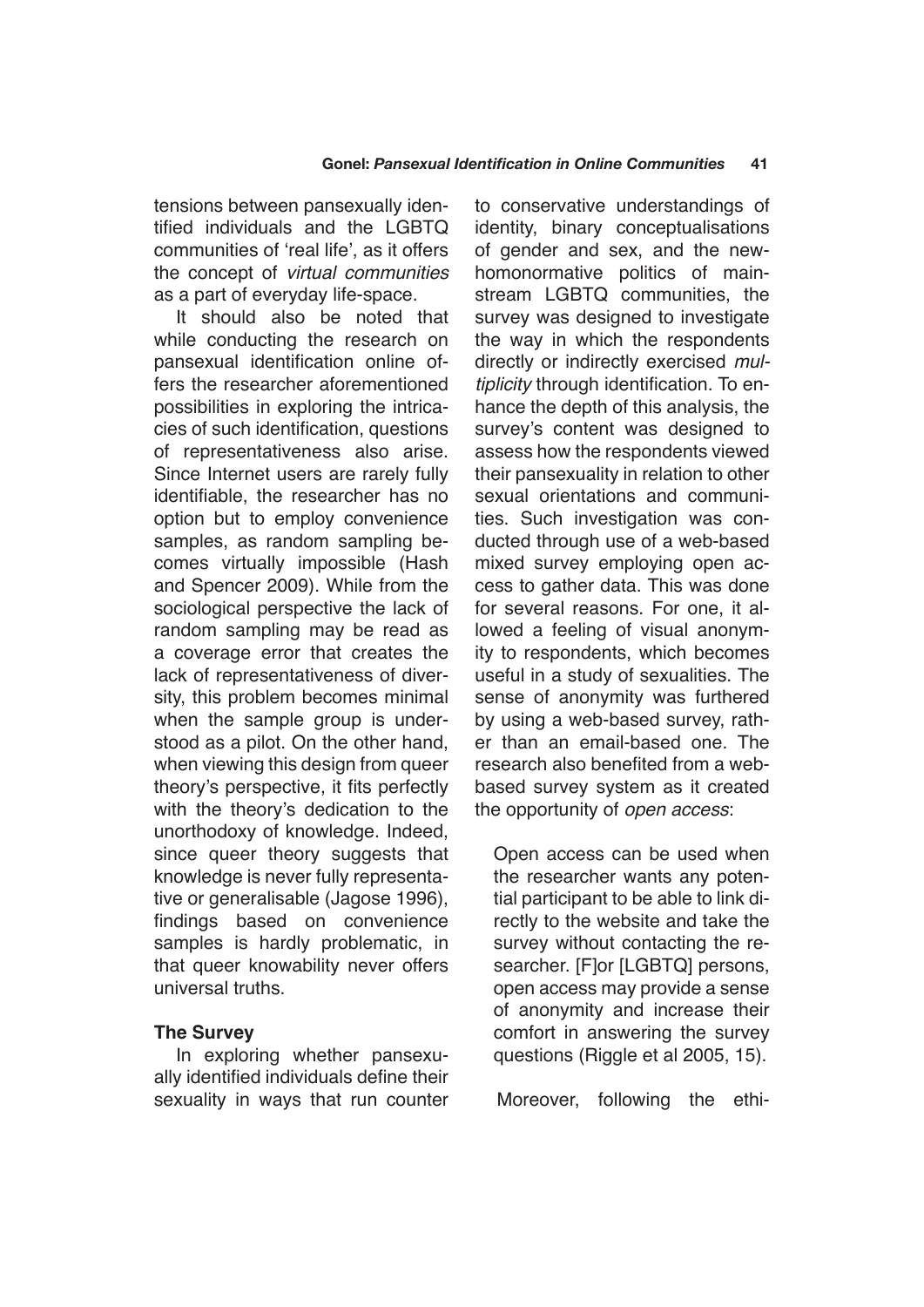cal protocol addressed by the Association of Internet Researchers (Ess and the AoIR ethics working committee 2002), it is suggested that anonymity achieved through open access offers minimal risk of harm, and secures the integrity and the autonomy of the respondents. In addition, the mixed method employed led to the production of knowledge that is both to be adequate and pertinent to the research goals.

Since the research is in a critical dialogue with self-identification, it called for employing a method that can capture individuals' specific experiences, opinions and desires. To this end, the survey incorporated a mixed method that contains both closed-ended and open-ended questions. While the closed-ended questions helped structure the survey with a focus on the sensitive topic of sexual identification, the openended questions were of utmost importance towards capturing the personal experiences, opinions and desires that touch upon pansexuality, self-perception, and also the perception of other sexualities vis-a-vis pansexuality. According to Riggle et al, employing these open-ended questions are especially crucial when researching LGBTQ groups online:

As the empirical literature on [LG-BTQ] populations is still in its infancy compared to other research areas, many exploratory questions remain. [R]esearch efforts can benefit enormously from the collection of qualitative data that elicits direct feedback from participants on their experiences by using open-ended rather than closeended questions (2005, 4).

To capture these experiences, the content and design of the survey was based on the format used in traditional face-to-face interviews, and were developed with a view towards the exploration of the antiidentity position that is suggested in this research. The mixed design that the survey was based on was used as a means of exploring antiidentity positions, without steering the respondent into giving 'desired' answers. Thus, while the survey included targeted closed-ended questions, such as what respondents thought it was that constituted their sexual orientation, it also employed rather general open-ended questions, for instance, by asking how the respondents would explain their pansexuality to others. The latter was done in order to gather answers which may indicate an anti-identity position without influencing the respondent. In this way, the answers given to the open-ended questions were interpreted in relation to the research questions of the study.

To commit once again to a sociological method, the quantitative data gathered was analysed using SPSS4 . Indeed, the program is an efficient tool towards minimising possible measurement errors and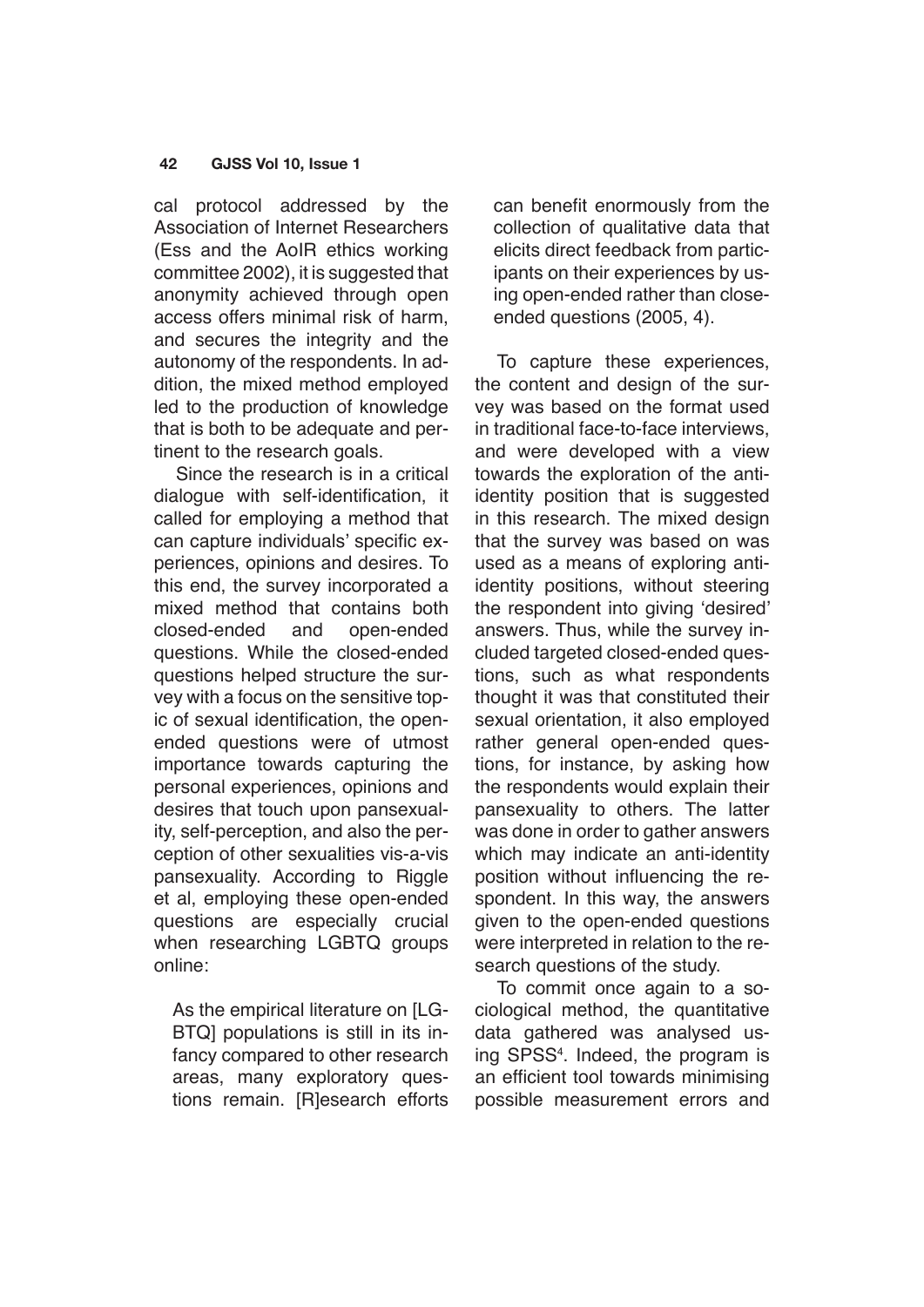enabling the researcher 'to analyse quantitative data very quickly and in many different ways (Bryman and Cramer 1990, 16).In order to further minimise measurement errors, the survey was put on the Internet using the online survey software provided by Survey Methods<sup>5</sup>. Formulating the closed- and open-ended questions through the templates created by the software, a twenty-question long survey divided into two sections was published on the website. The URL of the web-based survey titled 'Pansexual Self Identification' was posted on web pages frequented by the target population of the research.

Alongside the URL link, an informative text explaining the purposes of the study, the position and contact information of the researcher was posted on these web pages. When explaining the position of the researcher, and in order to increase overall motivation amongst possible research respondents, this informative recruitment text contained an *emotional appeal* (Farrell and Petersen 2010, 121). The text stated that the researcher identified as pansexual, and while the motives behind the research were academic, there was also a personal desire to produce research data on pansexuality, given that it seemed to be lacking, even within LGBTQ studies.<sup>6</sup> Once the URL link was clicked, the participant was welcomed by a page of consent that informed them of 'procedures of

[the] study, the identity and affiliation of the researcher, the voluntary nature of participation and the right to withdrawal, and the promise of anonymity for participants' (Hash and Spencer 2009). Given that this explanation and the possibility of contacting the researcher were presented before accessing the survey, clicking the 'continue to survey' button at the bottom of this page enabled the participants to submit their consent.

The recruitment text and the link to the survey was posted on the web pages of five pansexual-identified groups on the Internet: the group titled 'Pansexual' on radio based networking website LastFm<sup>7</sup> (116 members); the 'Pansexual Pride' group on networking website Facebook<sup>8</sup> (779 members); the 'I Am Pansexual' group on experience-based networking website Experience Project<sup>9</sup> (251 members); the blog 'Pansexual Pride' maintained by a pansexually identified individual on Tumblr<sup>10</sup> where other bloggers submit comments, entries, and information about themselves; and finally the 'Pansexualitet' group on Nordic queer-networking website Qruiser<sup>11</sup> (20 members).

The survey was accessible for a period of ten days (April 15–April 25, 2011) and gathered data from 57 research respondents, with an overall dropout rate of 8.7 per cent. As mentioned previously, the number of respondents does not constitute a signifier of the sample group,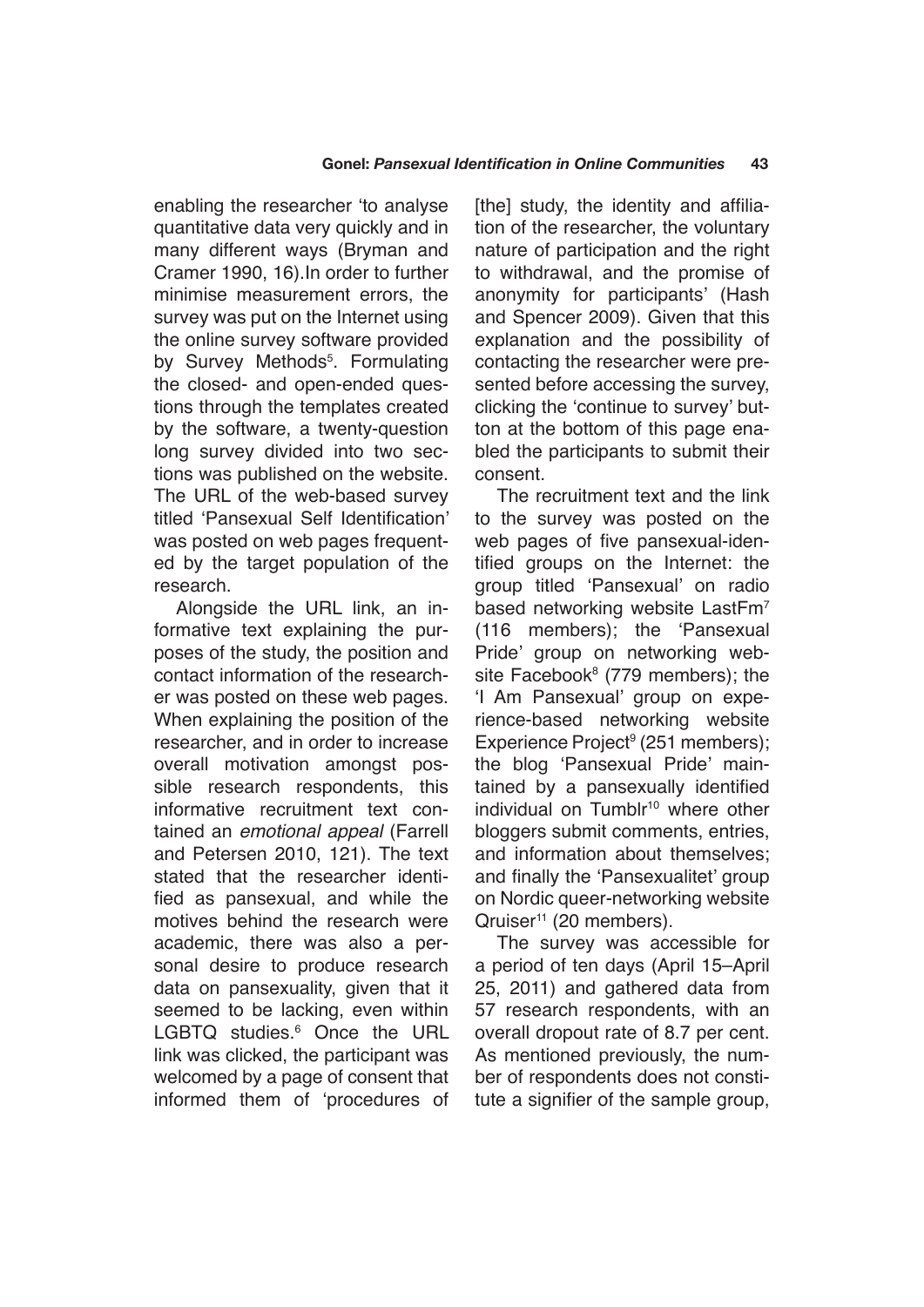since online researches rarely offer the researcher measurability towards the response rate. However, as previously noted, because the research does not invest in the generalisable representativeness of the sample group, the impact of this immeasurability is regarded as minimal. Avoiding the establishment of generalisable representativeness becomes crucial when assessing the demographics of the group. According to answers provided, 61.4 per cent of respondents identified as non-transgender woman, 12.2 per cent identified as genderfuck $12$ , and 10.5 per cent identified as agender. Respondents were informed that they could choose more than one option on gender identification, and 21 per cent chose to do so.13 Following up, 89 per cent of the research respondents ethnically-identified with Anglo/White/ European descent; 68.4 per cent of respondents chose United States of America as their home country; 50.8 per cent stated that they were under the age of 20; 52.6 per cent of the respondents chose 13 to 15 years of education (which suggests at least some postsecondary education); and finally, 52.6 per cent stated that they were students and unemployed. It is reiterated here that the sample group's 'whiteness', youth, locality (North America) and gender does not create a research problem in terms of external validity, as the research has 'opted out' from generalisability in order to better align with queer aspirations. Moving beyond this methodological indication, an analysis on the survey results shows two recurring themes<sup>14</sup> when respondents explain their pansexual identification; the multiplicity of identity, and the tension with new-homonormativities.

# **The Multiple, Flexible Pansexual Identity as Ongoing Process**

The first recurring theme in research respondents' answers was the way in which pansexual identification was described, experienced, and understood as a multiple identity. Within the survey, multiple questions dealing with pansexual identification made it possible to analyse these issues in a substantive manner. When research respondents were asked what they sexually identified with, 57.8 per cent chose more than one sexual orientation. Moreover, amongst respondents identifying as pansexual, 55.3 per cent chose more than one sexual orientation to identify with. In her research on bisexual identification, Paula Rodriguez Rust highlights similar observations towards the multiplicity of sexual identification and suggests 'that many individuals [...] have more than one concurrent sexual self-identity' (2009, 112).

Indeed, when research respondents were given an option that allowed for an explanation of the way in which they used different sexual identifications together, their answers provided insights on the com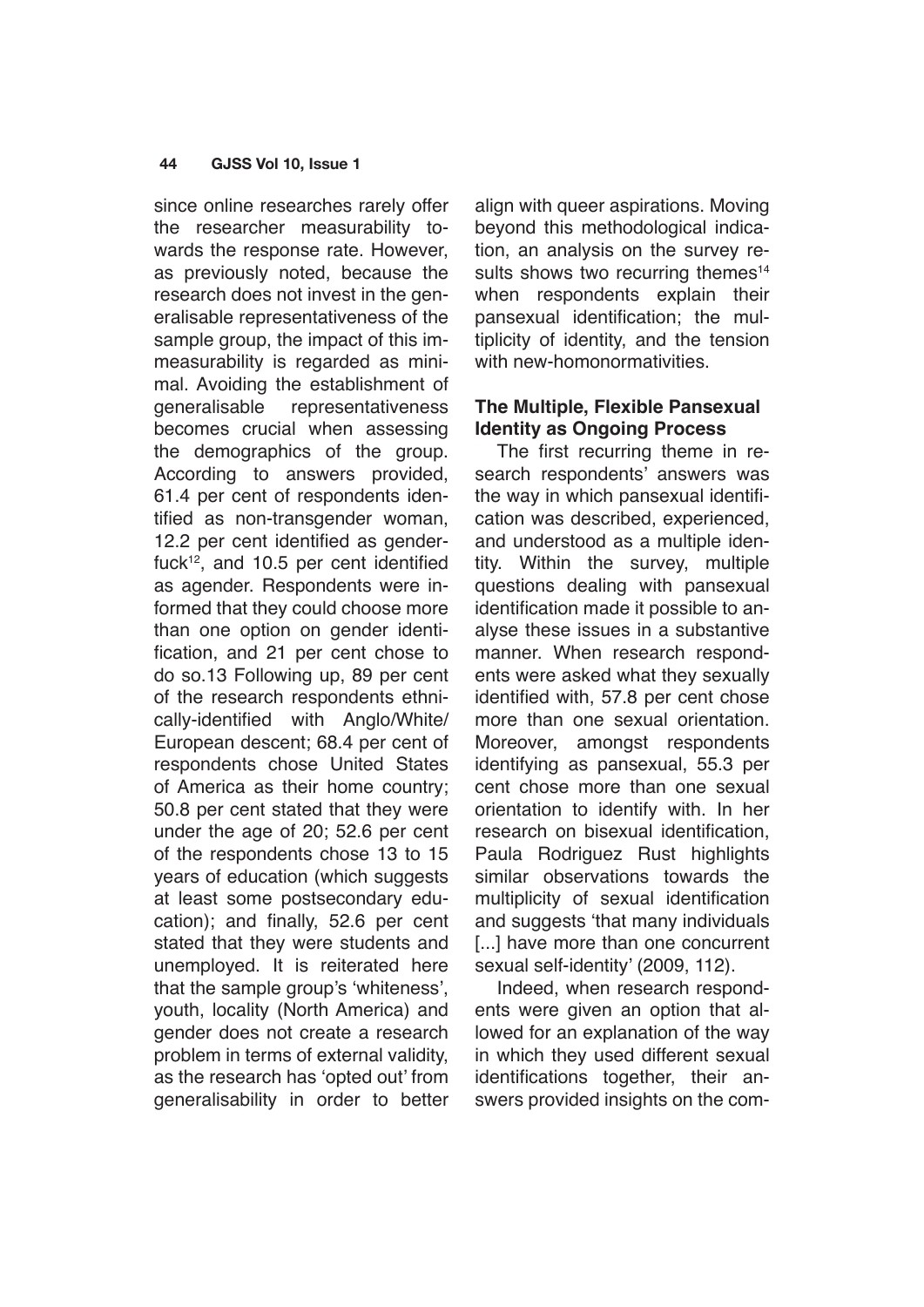plexity of identification with multiple sexualities:

[I] describe relationship[s] with other cisgender women as 'Lesbian,' and Queer if I do not feel like describing pansexual (Research Respondent No. [Henceforth RR] 10, original emphasis).

I think either bisexual or pansexual could accurately describe my sexuality. I think pansexual describes me slightly better, but I feel comfortable with bi as well (RR 34).

Answers describing these multiple and fluid identifications are not only suggestive of a level of comfort the individual found in addressing the multiplicity of the self, but also signal a possibility of using these identities strategically in their daily life. As respondents answered questions on their sexual identification, they suggested that they tended to use sexual orientation 'labels' that were more widely used (within mainstream patriarchal discourses) when they felt the need to:

I usually say queer when I don't want to explain what pansexual is, if I want to shock people with word choice, or if I want to encapsulate my gender and sexual orientation both (RR 56).

I'm pansexual. When I don't want to explain, I'm queer. I'm

in a straight marriage and have straight privilege. If someone calls me bisexual, I do not always feel the burden to correct them (RR 48).

Indeed, according to the responses, this strategic use primarily depended on the other party's ability to understand, or familiarity with non-heteronormative ideas, such as the rejection of gender and sex binaries, and an open mind about different sexual orientations:

I came out as bisexual to my parents in middle school. [A]ll of my friends know that I am bisexual (I tend to use that word unless I'm around people who are familiar with [pansexuality] because it is easier for them to understand) and no one has ever reacted negatively. Sometimes I tell coworkers, if they seem open minded, but usually feel comfortable not discussing my personal life at work (RR 34).

The strategic use of these multiple sexual identifications is also reflected in the fact that 22 out of 57 research respondents indicated that they referred to themselves differently, often using non-pansexual 'queer' sexual orientations, with different audiences. This strategic differential self-referral, according to respondents, depended on the extent to which they perceived given groups of people as familiar with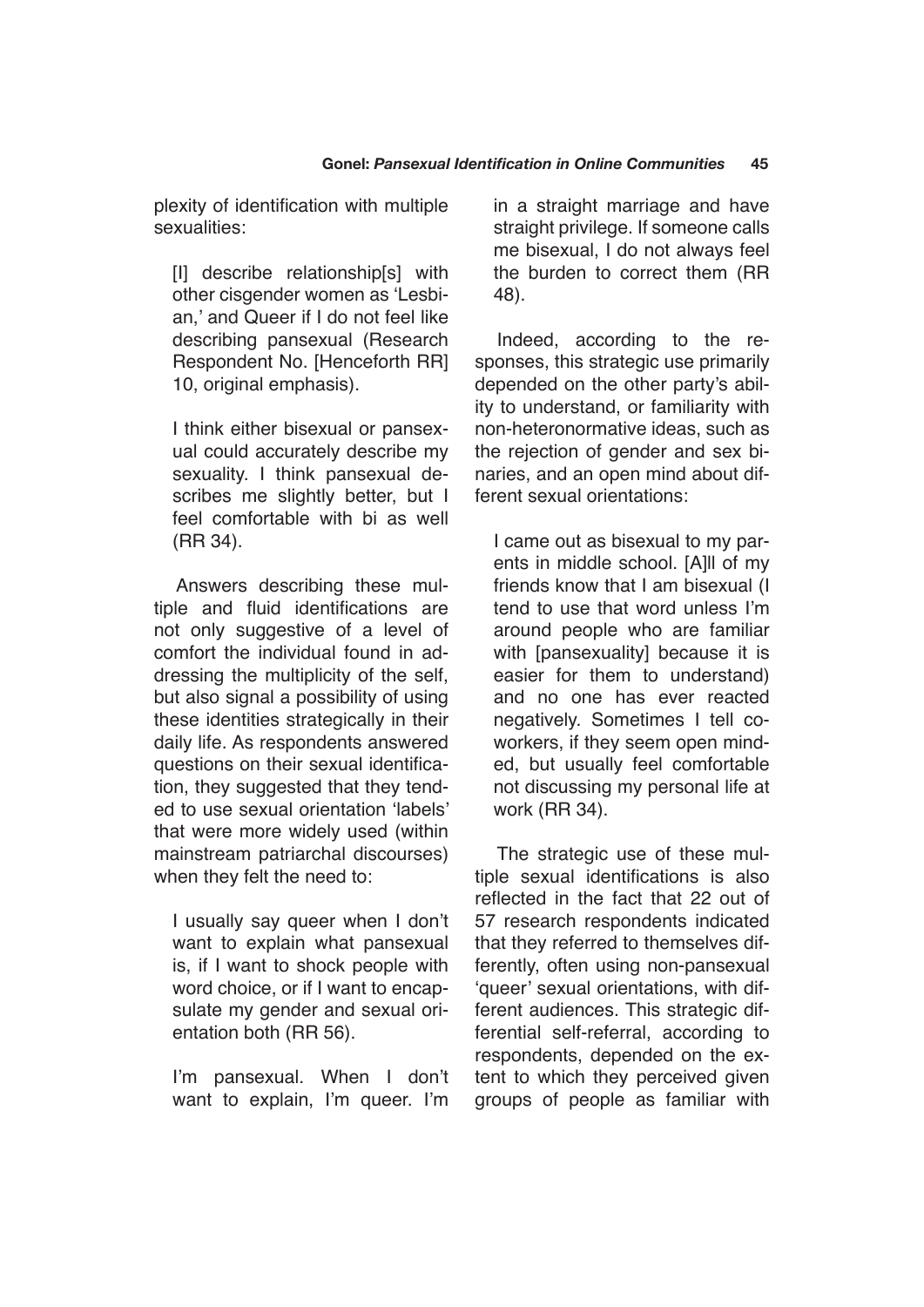pansexuality. This is reflected in Figure 1, which indicates self-reference was influenced by the audiences' lack of knowledge of pansexuality's existence, or when they attributed negative connotations to pansexuality:



# Reasons for Different Sexual Self-Reference when Faced with **Different Audiences**

Figure 1. Research respondents' reasons for different referral when faced different audiences

Furthermore, the multiple and fluid identification observed suggests that research respondents viewed their sexual identification as an ongoing process, rather than a fixed and finished part of their self. The way in which the respondents explained their sexuality as a neverending process became more evident when they were asked to describe their coming out experiences: I have had to come out to the same people several times, and explain my sexuality each time (RR 17).

At first, I thought I was bisexual, so after some time thinking about it, (to be absolutely sure), I came out to some friends, and eventually family. After that, I started being really open. I soon came to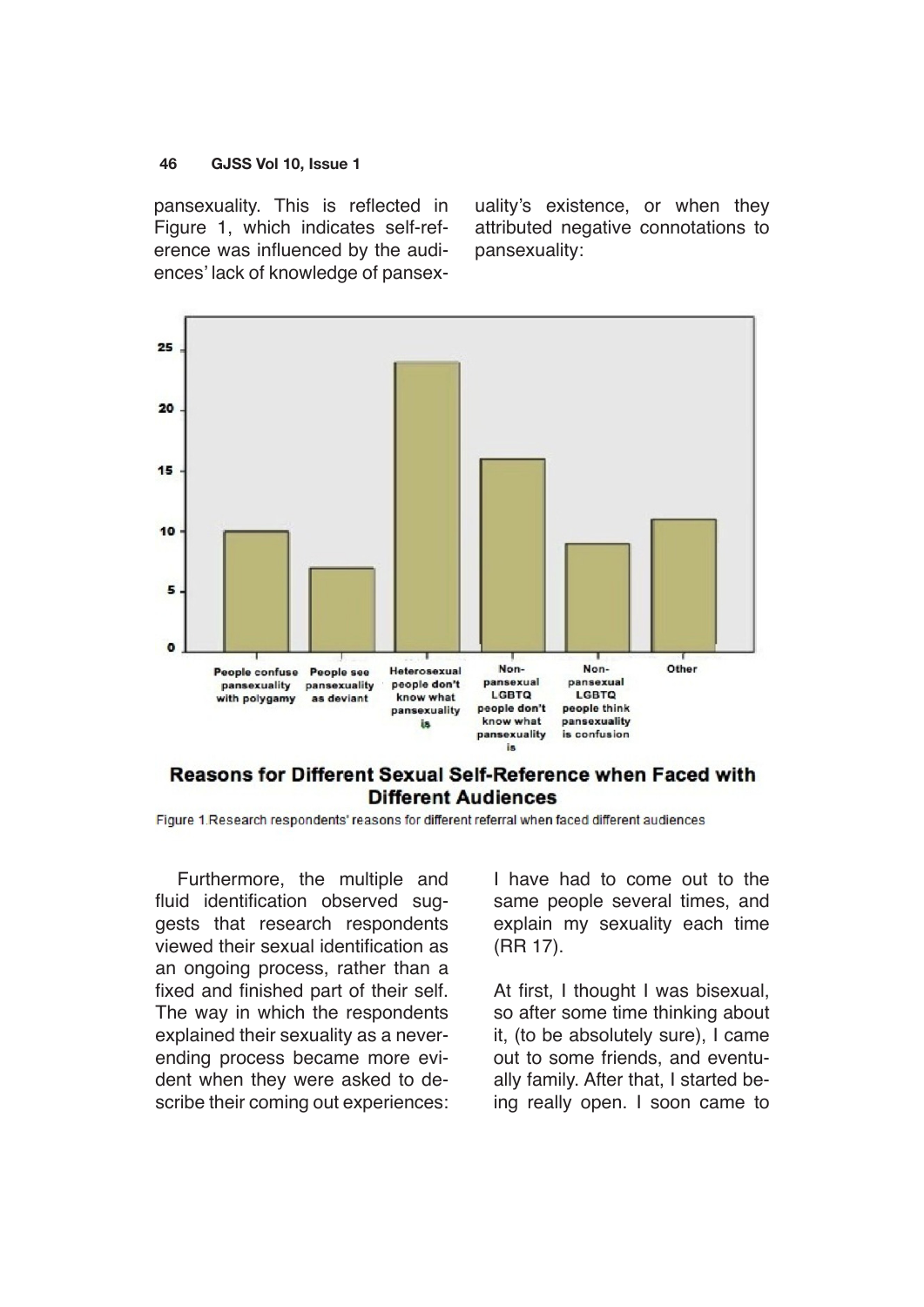find that I was pansexual, (or so I thought), so then I came out as that too. Now I'm thinking that I am actually more panromantic. But I'm tired of coming out (RR 21).

As previously mentioned, in order to capture the multiplicity of sexual identity, this research defined sexual orientation not solely based on past experience, but also on potential cognitive and effective entitlements. The survey was designed in a manner that allowed for an analysis of whether the respondents also realised their sexuality as not being limited to physical experience alone. This produced outputs that suggest that the respondents perceived pansexual identification through a complex structure that does not depend solely on behaviour. To better understand this, the research respondents were asked to assign a numeric value from*1* to *3* for what they thought constituted the most important part of their pansexual identification, with *1* being the strongest aspect, and *3* being the weakest. Results showed that the respondents considered the ability and willingness to be attracted to all genders and sexes as the most important aspect of their pansexual identification, their past behaviour as the second in importance, and political reasons as the weakest aspect:



## **Strongest Aspect of Pansexual Identification**

Figure 2. Percentage chart on research respondents' opinion as to what constitutes the most important aspect of their sexual identification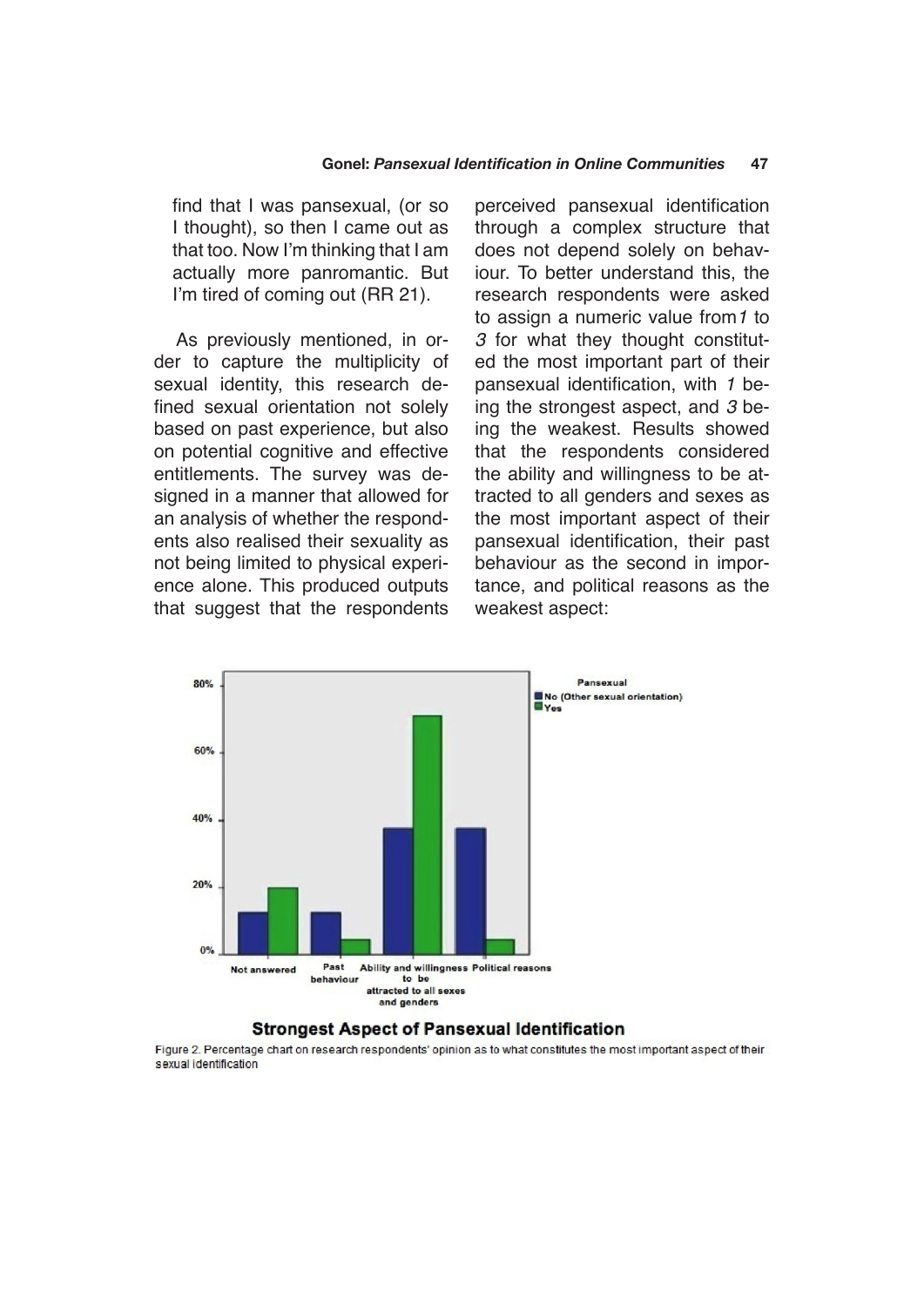The same tendency of the respondents to perceive their pansexual identification through their ability to love all genders and sexes (or beyond them) also became apparent when they were asked to describe what pansexuality is in their own words:

I have the ability to be attracted to any person, wether [sic] they are trans\* or cis or intersex or some other non binary gender/sex. I don't like everyone, but I could (RR 10, original emphasis).

[Pansexuality is] the potential to be attracted to someone of any gender (RR 12).

Interestingly, an in-depth analysis of respondents' definitions of pansexuality indicated two distinct and perhaps contrasting ways in which individuals understood and experienced their sexual identification. While some respondents suggested that pansexuality was a sexual orientation that saw *beyond* genders and sexes, others suggested that it was a sexual orientation that was defined by attraction to *all* genders and sexes, as opposed to viewing them as irrelevant:

I tell them that I believe that love is love, and I don't think gender, which is a socially imposed constraint anyways, should have an affect [sic] on that, and it doesn't for me. I will love someone regardless of what they are, because I only care about who they are (RR 5).

Pansexuality indicates that you are physically and emotionally attracted to people regardless of what reproductive organs they have, or what gender they identify with (RR 26).

According to this definition of pansexuality, the pansexual individual's ability of attraction is considered to be gender-blind', in that it allows for the potentials of loving persons regardless of their gender and sex. However, another way the research respondents defined their pansexuality suggests that the pansexual individual understood that there were many genders out there, not only two, and that the pansexual had the ability to be attracted to all these genders:

Pansexuality is attraction to all genders, sexes and gender identities. [I]disagree with many pansexuals who define pansexual by the catchphrase 'I love you no matter your gender or *sex*' [sic] To me this is panromantic, but I define pansexual as a physical and sexual attraction, as in I would totally tap that, penis, vagina, or other (RR 57, original emphasis).

Simply, 'attraction to all genders: male, female, and people who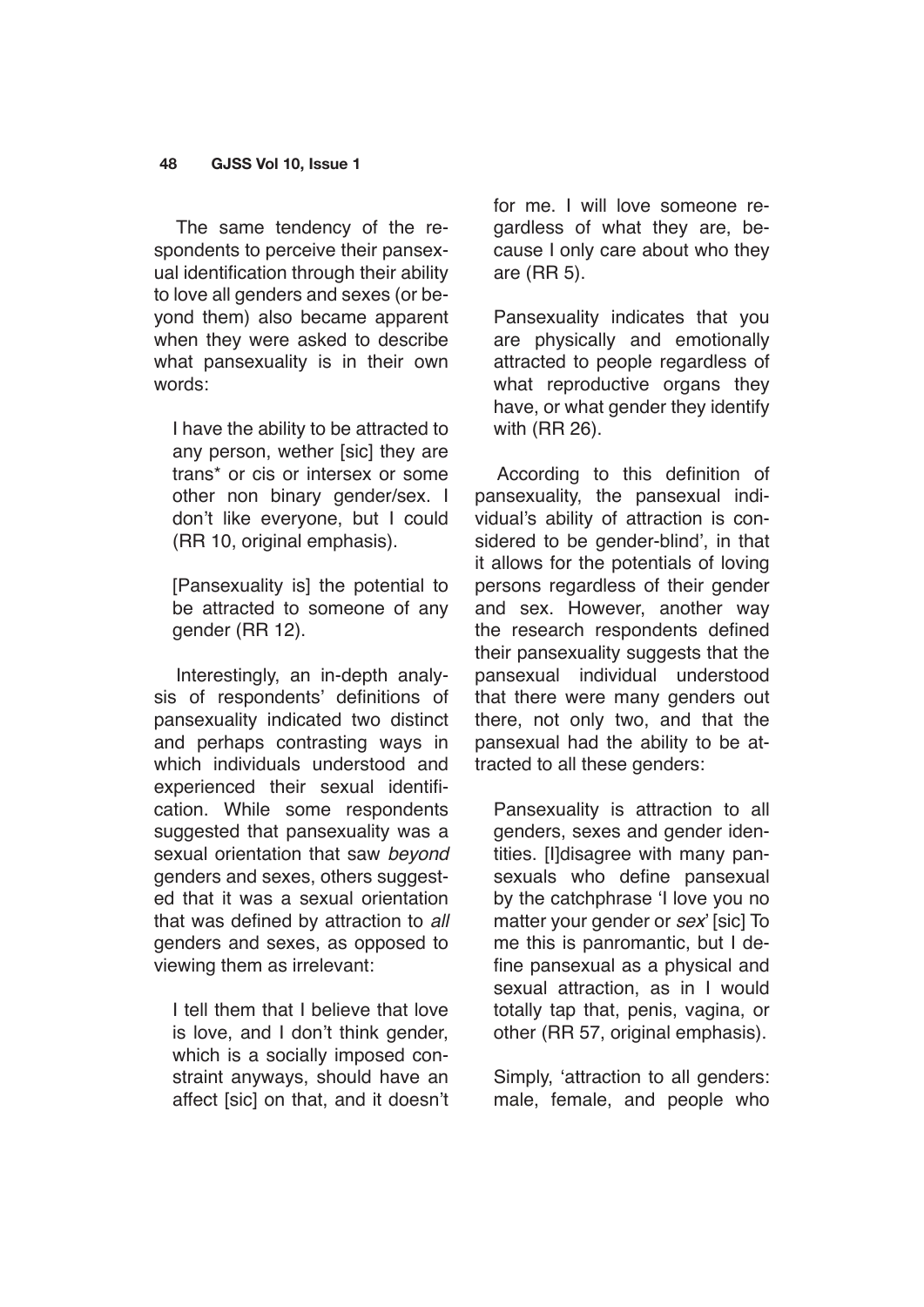aren't part of the gender binary', or perhaps 'you know how someone can be really awesome and you can acknowledge how great they would be to date/fuck, but you couldn't do it because you just don't swing that way? I just happen to swing every way.' (RR 25, original emphasis).

While these different definitions of pansexuality viewed the 'object of desire' quite differently, they shared the common understanding that the pansexual was a person who could see beyond the binaries of gender and sex. The way in which pansexuality stands in tension with these binaries will be discussed later.

The research respondents' answers hint at another aspect of the multiple sexual identity, through a suggestion of 'outness on the Internet' as an element of experiencing their sexuality. Indeed, when respondents were asked to indicate the level of their outness, 26.7 per cent stated that they were only out on the Internet, and explained this 'online outness' in detail:

The internet [sic] communities I'm a part of are very open about sexuality, so I was able to mention it 'casually' as a way of 'coming out'. As for the few family members I've told, it was rather awkward and required a lot of explanation (RR 25, original emphasis).

When I got a tumblr, I decided I

would identify myself as pansexual right away, to help me build the courage to really come out (RR 27).

From the perspective of the multiple, and flux identity, the individual who is not out in the 'real world', yet identifies as pansexual on the Internet, and thus engages in virtual communication patterns through this outness, does not constitute a false and fictive deception, but a persona that is part of the self. As the online persona may be a step towards being out in the real world, it can also be a means through which the individual finds comfort and support that they may fail to receive in the mainstream heterosexual society. In this sense, the online groups that these individuals are coming out to, can be understood as *communities*, and rather appealing ones at that:

On the Internet, people have the potential to experience the benefits of communal life with none of the burdens. They can share their deepest, darkest secrets without risking their personal privacy. [F] or many, these new forms of social connection promise not only a fundamental change in our experience and understanding of interpersonal relationship but also a change in the process, a transformation of public life (Song 2009, 1).

Indeed, while these groups on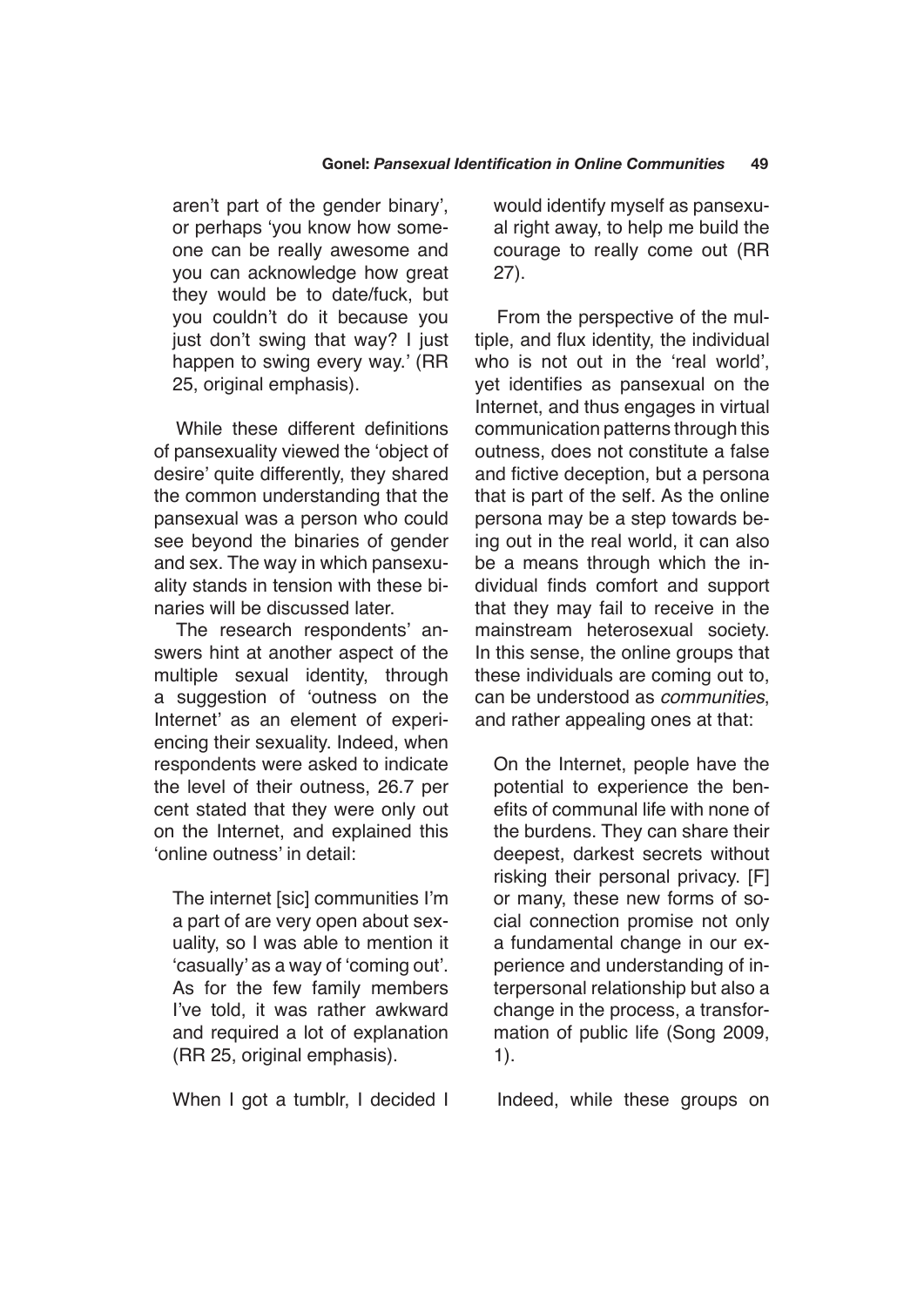the Internet are virtual, the feeling of support, comfort, solidarity, gratification, security, as well as the platform of expression that they offer, are *real*:

I've told my mother that I'm bisexual, as well as a few friends. Everyone has been supportive and respectful. However, I feel like I can't really discuss my sexuality with the people I'm close to, I've sought out Internet communities in order to connect with other people who identify as queer. I'm 'out' on Tumblr and on a blog, but not on Facebook (RR 29, original emphasis).

Research respondents' involvement with virtual communities, can be further explored through how they regard binaries of sex and gender, as well as the 'real' life LGBTQ communities which are perceived to invest such binaries; another possible theme in their answers.

# **Pansexuality in Tension with New-Homonormativities**

While research respondents provided different opinions as to what constituted pansexual orientation, what their sexual orientation meant to them in different situations, and the experiences they had in terms of their outness, there has been one common thread that ties together their definitions of pansexuality. According to their responses, the respondents perceived pansexuality to be in contrast with dualistic social constructions of gender and sex:

[Pansexuality is] accepting and embracing the fact that there are more genders in the world. Acknowledging that love and attraction truly are blind (RR 53).

I like people for people. Gender identity is very important and I respect and acknowledge it while at the same time I have the potential to be attracted to people of any gender and sex. Depending on the [sic] what I know of the person's background knowledge I might also explain the fact that pansexual by definition reject the existence of a gender binary or a sex binary, and thus realize and accept that there are people of other genders and sexes than the two typically assigned, portrayed and accepted in mainstream culture (RR 56).

This rejection of the gender and sex binaries was also apparent in the way in which they related their pansexuality to bisexual and monosexual orientations. Respondents suggested that pansexuality could be seen as an 'advanced' version of bisexuality; one that has a broader scope for attraction:

Pansexuality is an update on bisexuality, taking into account the concept of gender as a spectrum or a continuum rather that a binary of strictly man and woman (RR 41).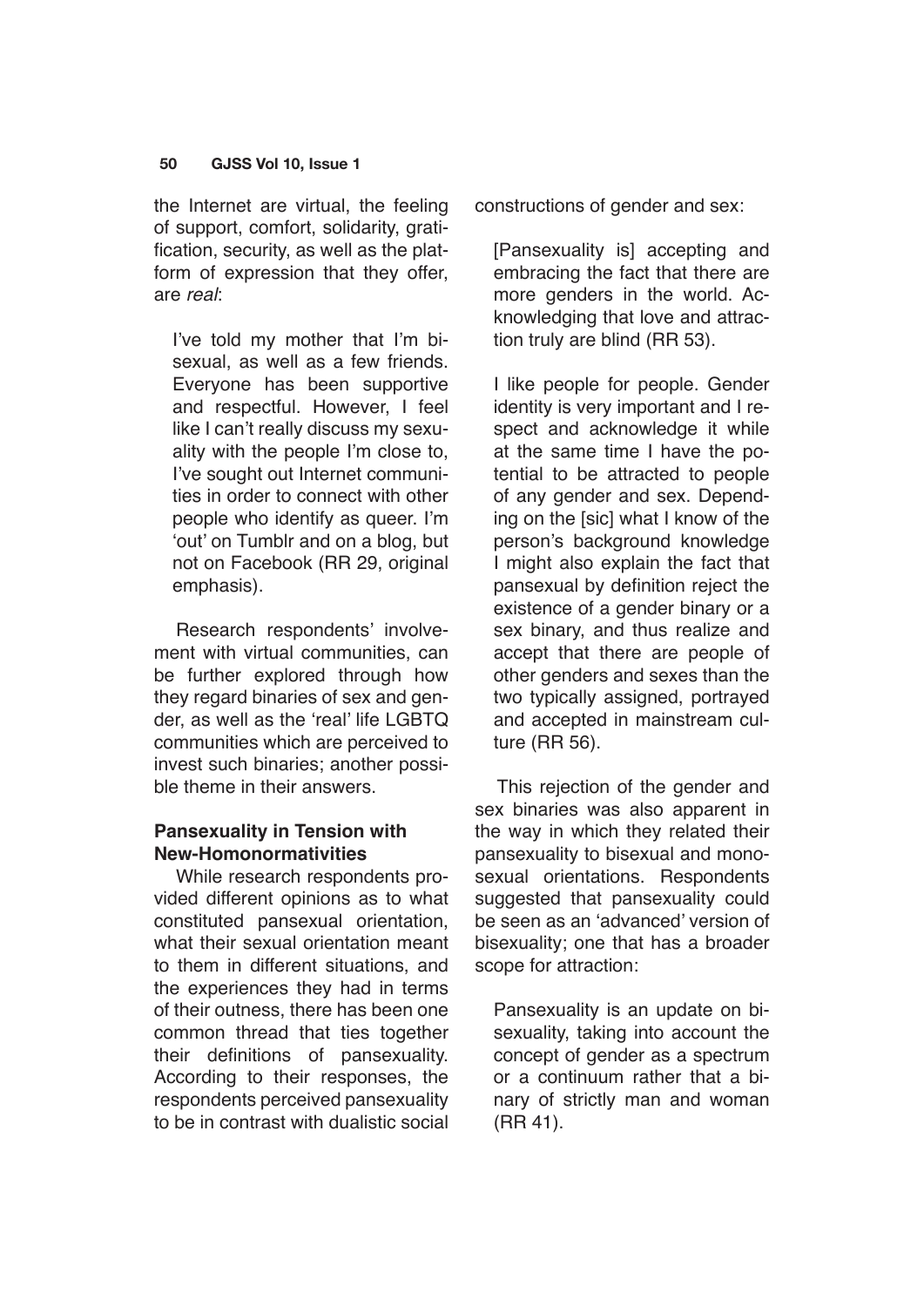Respondents' coming out stories can also be analysed from this perspective. The way in which most answers suggested identity as an ongoing process can be understood through the majority of the respondents' initial bisexual identification:

I came out as bisexual to myself in eight grade after having my first crush on a girl (I just assumed that I was straight up to that point) and my family soon after. I grew up in a pretty liberal family so they were fine with it. After that I started coming out to my friends and anyone else who asked. Thankfully my friends are all big supporters of glbtq rights so it was easy. This past year (I'm senior in high school) I started learning more about what it's like to be transgender and, after learning about people who fit outside of the gender binary I decided that pansexuality fits me better (RR 26).

While respondents suggested a degree of connection with bisexuality (especially in their past, with most of them coming out as bisexuals first, or choosing to tell people that they are bisexuals because of its wider recognition than pansexuality), research respondents also suggested that bisexuality invested in gender and sex binaries, and therefore was different than pansexuality. When asked whether being pansexual was different from being lesbian, gay or bisexual, respondents situated their pansexual orientation in contrast to these other orientations, mainly in terms of rejecting binaries of gender and sex:

The only difference (assuming that bisexuality is referring to the attraction of the binary genders, which it typically does) is that pansexuality has no limits and there is the possibility to be attracted to anyone within, and outside the binary (RR 22).

Pansexuality rejects all notion of a gender-binary by definition, something that is usually perpetuated by other sexual orientations. Of course someone who identifies as lesbian [sic] gay or bisexual is not limited to the gender-binary, but it is much more likely that someone will assume they are, and in many cases that assumption is correct (RR 17).

Indeed, the way in which pansexuality takes a stand against such binaries also suggested that the biggest problem they faced when they were explaining their sexual orientation to others was that people failed to understand a position outside of those same binaries (see figure 3).

Interestingly, while research respondents in general suggested that they expected a certain rejection of gender conformity from nonpansexual LGBTQ individuals and communities, this was not always the case:

I would say that I've probably en-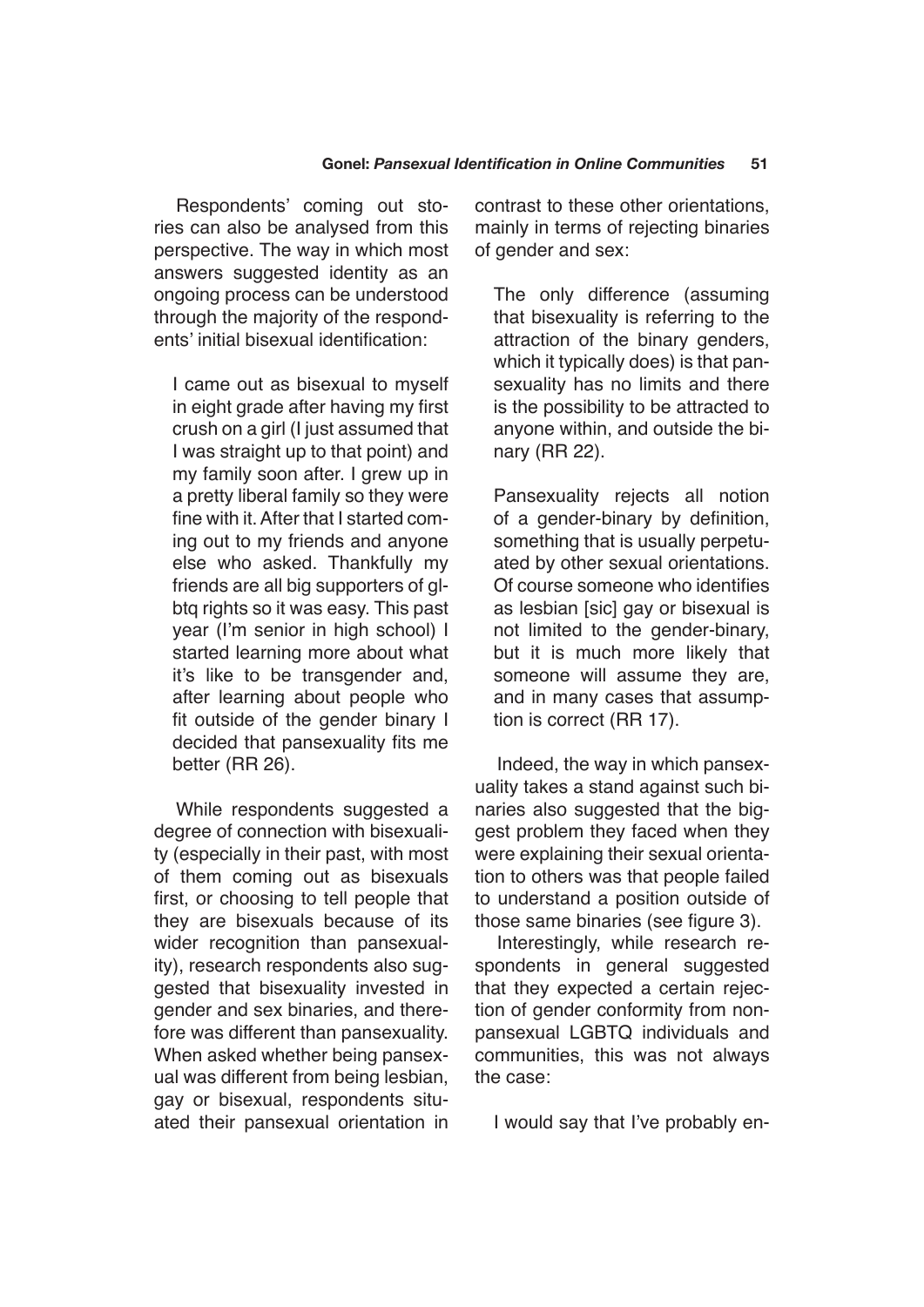

Figure 3. Percentage chart on the most common problems research respondents faced when explaining their pansexual orientation to other

countered more disbelief/disrespect/panphobia from the queer community than from my straight friends, which I think is really interesting. The negative response is not typically from bisexuals/ pansexuals/polysexuals/queerheterosexuals/queer-identifiedindividuals/non-labeling-individuals but from gay men and/or lesbian women. They've called me 'desperate', 'confused', implied that I was STD15 ridden (I think this is partially because many lesbians think that lesbianism alone is an effective STD prevention [I am female-bodied]), they've erased my identity by calling me a lesbian (responding 'You know what I mean!' when I correct them) or bisexual. Straight people are usually curious/confused (RR 56, original emphasis).

When faced with perceived discrimination emanating from within the LGBTQ community, research respondents' answers suggested that they aligned themselves with bisexuality in response to being confronted with this non-tolerance:

[P]ansexuality is a rather unknown term, even for those in the LGBT community. People tend to classify everything in a binary fashion; you're either black or white, gay or straight. Pansexuals, in my experience, have often been discriminated in the same way bisexuals have (people told me that 'bisexuals are just gay people too afraid to fully come out of the closet') (RR9, original emphasis).

While most research respondents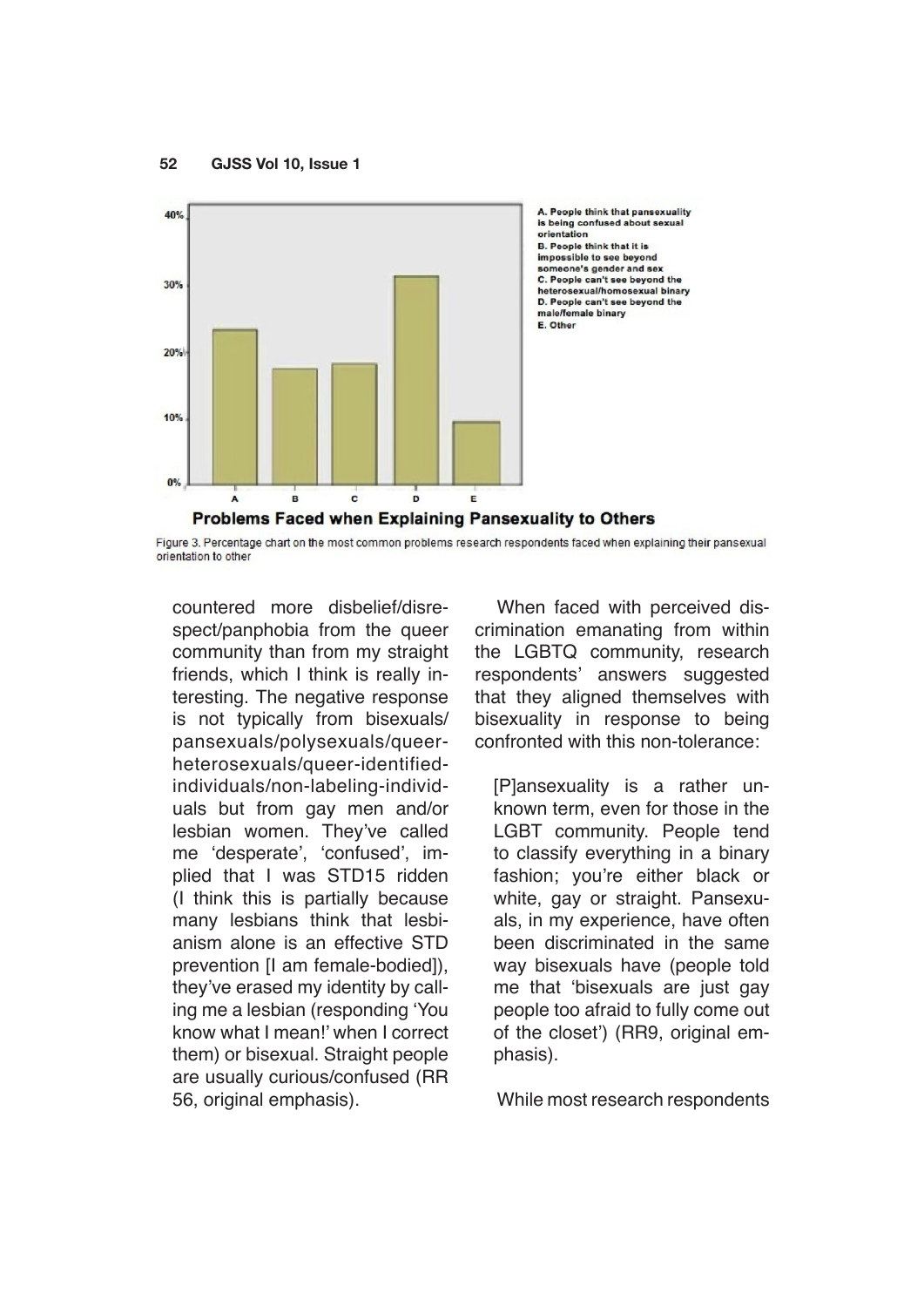stated that they felt discomfort when people suggested that bisexuality is the same thing as pansexuality, one respondent stated that her understanding of pansexuality did indeed equate to bisexuality, but it was different in the sense that it was a label that could be used to avoid biphobia within the LGBTQ community:

[T]he other reason people tend to use [pansexuality] is because it is hard to be labeled bisexual. Straight people just hate on you and call you 'Fag' and the mainstream Lesbian and Gay community is nasty too, calls you 'closeted' and 'half-gay'. Also people say [that] bisexual means slutty or that you are a '2-Beer-Queer'. So people don't want to stand up because face it, it's hard. So they say 'oh that's not me, I'm pansexual'. well [sic] really only other bisexual people care you know? Everyone else just snickers and rolls their eyes (RR 55, original emphasis).

Although the majority of the respondents would likely reject this definition of pansexuality, this statement is potentially indicative of a disharmony within LGBTQ communities. Respondents' accounts suggest a possible reason for the manner in which they felt as if they were not accepted by lesbian women and gay men. This tension can be understood in that being gay or lesbian are monosexual orientations, where pansexuality (as well as bisexuality) falls under polysexuality. Indeed, multiple respondents have indicated that monosexuals perceived their pansexuality as a way of engaging in promiscuity:

People [...] think that pansexuality means 'I'll jump anything with a pulse' (aka low standards and promiscuous, of which I am neither (RR 47, original emphasis).

People think that pansexuality is desperate promiscuity (e.g. 'Anything I can get') (RR56, original emphasis).

This attribution of 'unrespectable' qualities, taken together with the investment in social constructions of heteronormativities, can be viewed as a product of the subsuming politics that mainstream LGBTQ communities of the contemporary West engage in, and how pansexuality embodies the counter-point. Mentioned earlier, it can perhaps be said that the mainstream LGBTQ movements are found lacking in presenting a *queer* that is less about same-sex practice and more about a resistance to fixed-identity heteroand homonormativity, and the mainstream respectability. In this way, as a sexual identification that frames itself vis-a-vis a rejection of socially constructed binaries of gender and sex, and invests in the multiplicity of sexualities, pansexuality stands in stark opposition to these new-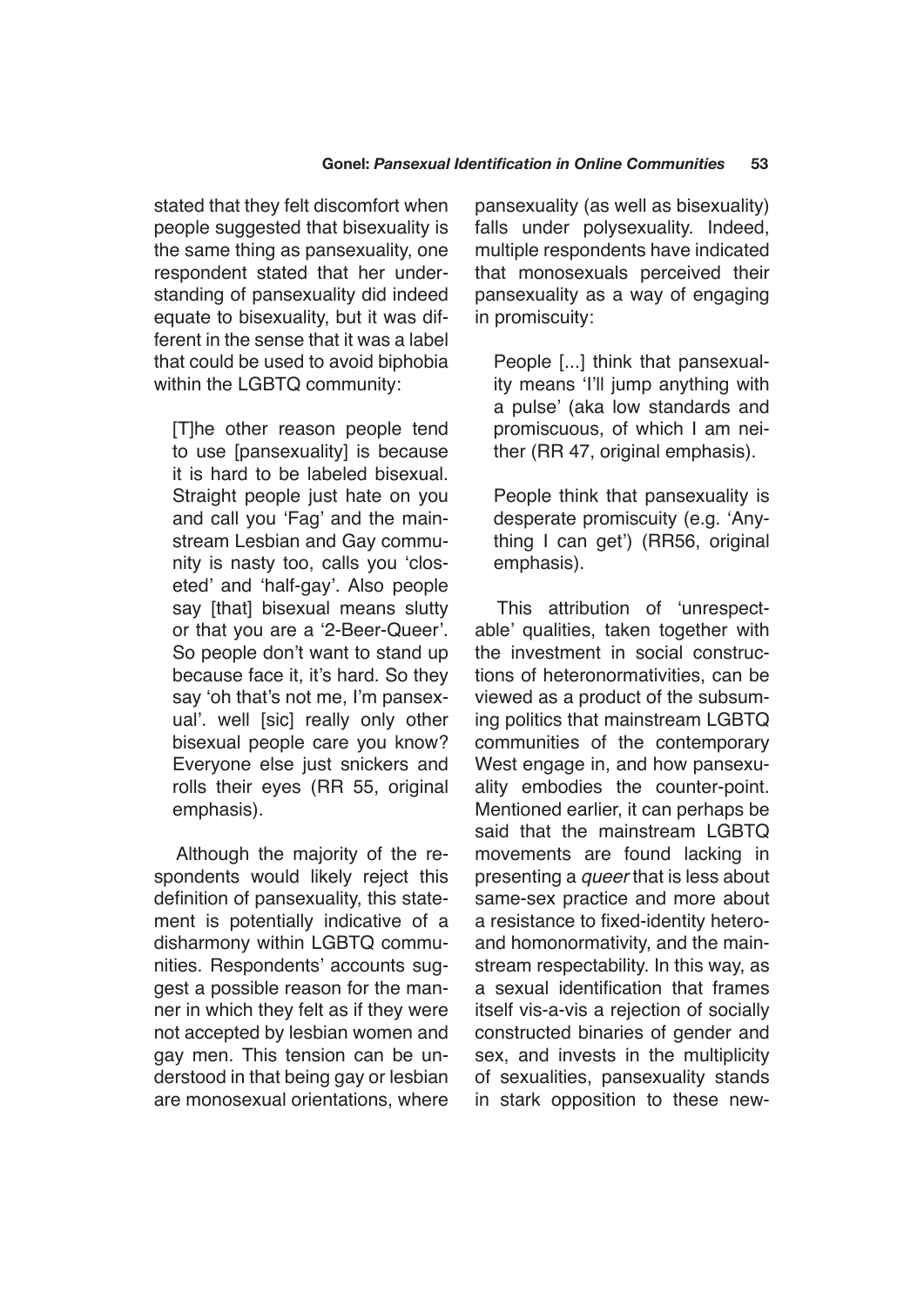#### homonormativities:

[Pansexuality] is an identity that is often erased, ignored or disrespected. [I]t's easier to be a straight ally, especially a casual straight ally, for LGB people than for trans\* or pansexual/polysexual people (RR 56, original emphasis).

This is not to say that all LGBTQ organisations are embedded in panphobia, that they all invest in these new-homonormativities, or that nonpansexual LGBTQ individuals singlehandedly discriminate against pansexuals. However, the ways in which respondents felt as though they did not belong to LGBTQ organisations can be understood through this conceptualisation of new-homonormativities. According to the survey results, 80.7 per cent of the research respondents were not heavily involved with LGBTQ organisations, while half of these respondents were not involved with any LGBTQ organisation. Moreover, 56.4 per cent of these respondents suggested that this was due the fact that pansexuality was not represented, their needs as a pansexual were not addressed, or that they did not feel welcomed. The way in which pansexually identified individuals turn to online communities can also be viewed in the same light. By failing to find 'queer' communities that accept them as pansexuals, represent their sexual orientation adequately, or address their needs, these individuals may be turning to online communities for support, advocacy, and as means for meeting other pansexuals.

Moreover, respondents expressed a link between pansexuality and queer as 40.4 per cent of those whom identified as pansexual and chose more than one option for their sexual orientation have chosen queer as a part of their sexual identity. Interestingly, within academic queer theory there exists a possible paradox in that 'queer' is indefinable in that it rejects the categorisation of the subject, while simultaneously the street usage of 'queer' poses an identity category that bases itself on sexual transgression (O'Driscoll 1996). Consequently, the tension arises within queer theory since the 'original' street term refers to a material sexuality that suggests 'non-heterosexuality', whereas the academic usage refers to sexual transgression that does not necessarily refer to non-heterosexuality. The way in which respondents understand 'queerness' as an identity on the other hand, suggests a combination of the above. According to respondent accounts, queer as an identity suggests a degree of inclusiveness and fluidity. This inclusiveness and fluidity arises because queer implies a non-heteronormative way of loving, without going into details of who is loving who. It flows from this that while queer still constitutes an identity category for these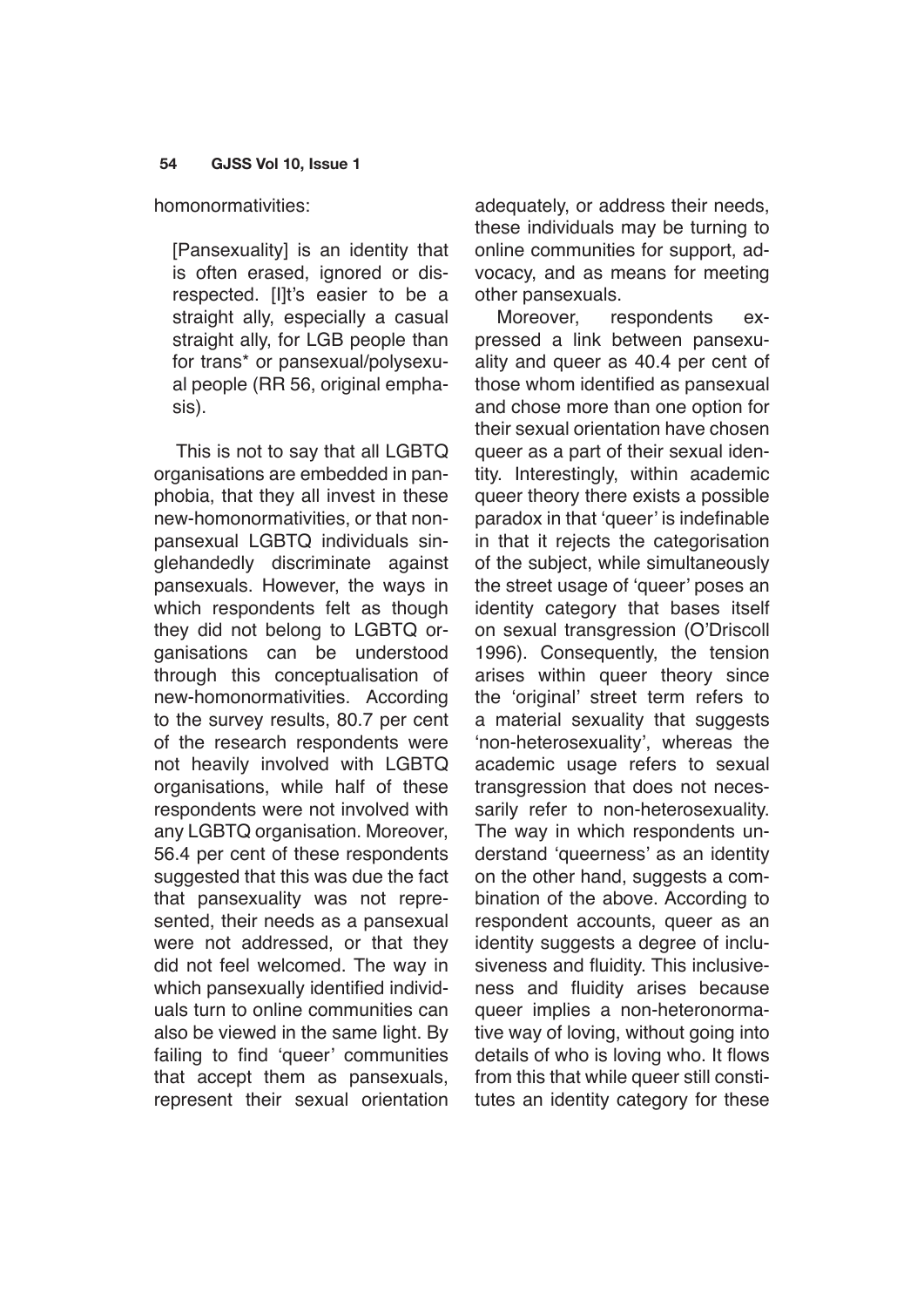respondents, it represents a rejection of labelling due to this ambiguity surrounding the issue of inclusiveness. As such, respondents see a possible link between identities of pansexuality and queer: both fluid, both inclusive, and both transgressive in that they reject binaries of gender and sex, heteronormativities and new-homonormativities:

I use bisexual mostly because it's easier for people to understand, but I think that pansexual and queer are the most accurate (and open) labels for my sexuality (RR29).

'Queer' describes the general broadness and fluidity of my sexuality (I find it nearly synonymous to pansexual) (RR 24, original emphasis).

Accordingly it can be suggested that respondents find queer as an identity category they find comfort in: one that welcomes individuals that invest in fluidity and multiplicity.

# **Conclusion**

The analysis of research respondents' answers suggests that pansexual identification stands in contrast to conservative understandings of identity and heteronormative social constructions that mainstream LGBTQ communities of the West borrow from. This is seen in a number of ways. First, respondents suggested that they use more than one orientation to sexually identify themselves, and that they usually do for strategic reasons. They suggested that their sexual identification was a complex reality that could not solely be based on past behaviour. They also signalled the possibility of understanding their online personae as a part of their sexual identification of multiplicity.

Secondly, respondents' answers highlighted the way in which gender and sex binaries are embedded within communities (even within LGBTQ ones), and how pansexuality from their viewpoints stood against or contrasted with these binaries. Respondents suggested that pansexuality existed in tension with 'other' non-heterosexual orientations, such as being gay, lesbian or bisexual. As those orientations were perceived as an investment in the binaries of gender and sex, respondents' answers also indicated a certain understanding of similarity between bisexuality and pansexuality, considering they both fall under polysexuality. In this sense, they suggested a potential link between the problems they faced when expressing their sexualities and biphobia. In particular, respondents noted that the mainstream LGBTQ communities led by non-transgender, monosexual lesbian and gay identities, not only did not recognise pansexuality, but created a *dequeerised* environment in which pansexuals struggled to successfully establish their identities.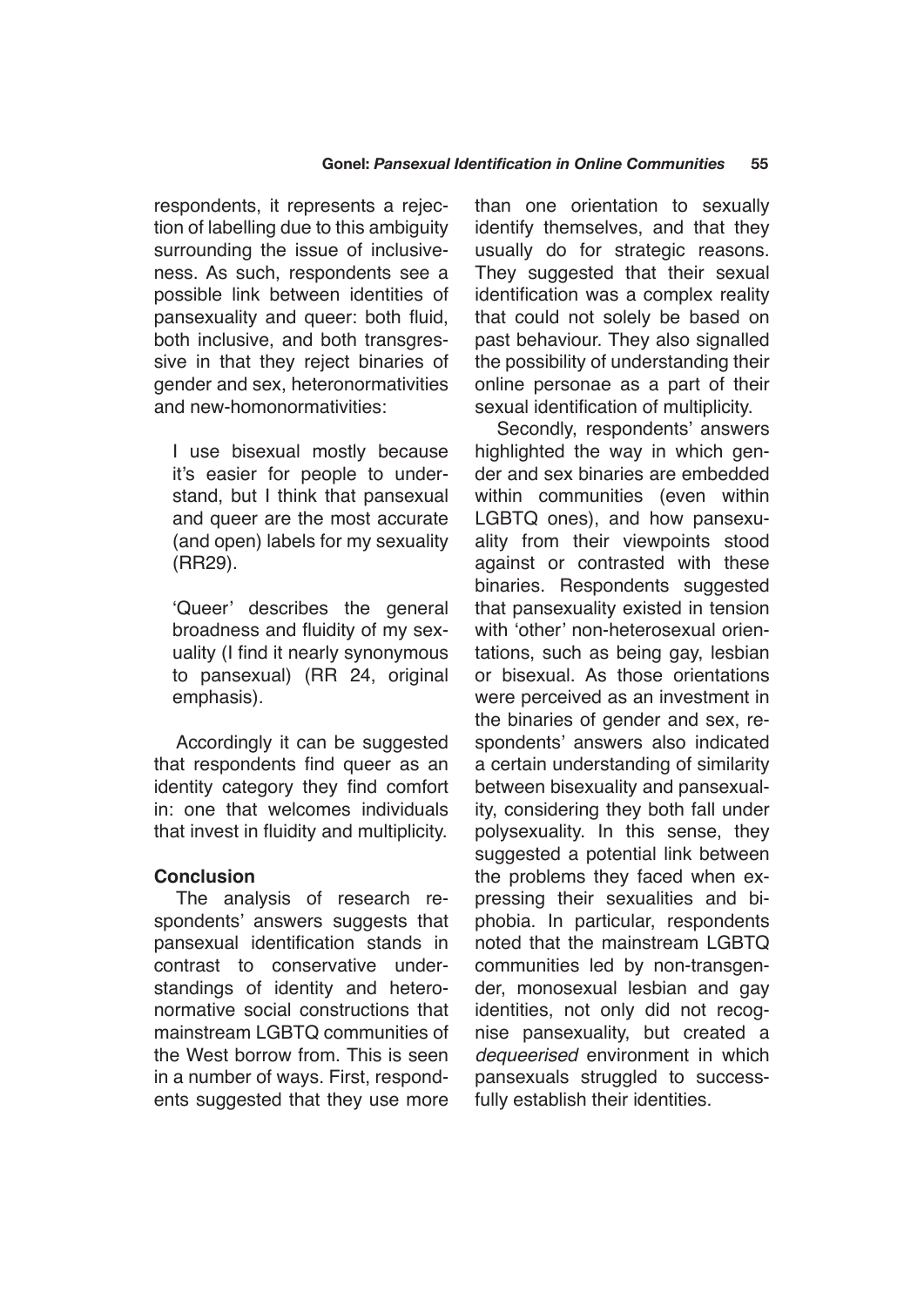In addition, following a collaborative queer method that takes research on pansexual self-identification online proved to be successful in creating possibilities of further analysing the multiplicity of pansexual identification. It not only reinforced that the pansexual self was based on multiplicity and flexibility, but also made it possible to analyse the way in which the respondents who were pansexually identified chose to form online communities rather than joining 'real world' LGBTQ communities.<sup>16</sup>

This research concludes that pansexual identification in the online communities studied *does* establish an anti-identity position against conservative conceptualisations of identity, and the manner in which new-homonormativities have possibly 'hijacked' Western mainstream LGBTQ movements. Respondent accounts of how they define their pansexuality starkly contrasts with the conceptualisation of inherent identity categories, and politics associated with this type of essentialism. Faced with the new-homonormativist identity politics of the mainstream LGBTQ movements, pansexual identification through respondents' answers align with queer activism. Indeed, as queer activism criticises gay-only identity politics for their assumptions on fixed cores of identities, pansexuality embodies this criticism in that respondents suggest that their sexual identity is multiple, ongoing and transgressive. As queer activism criticises gayonly identity politics for subsuming queer identities, respondents suggested that their pansexuality exhibits the same criticism, since they do not align themselves with the new-homonormativist mainstream LGBTQ movement that does not recognise their sexuality, or establish them as respectable, due to the fact that pansexuality does not invest in binary social constructions of gender and sex.

With this considered, it can be suggested that pansexuality expressed through respondents' accounts not only commits to queer activism's position as the antithesis of identity politics, but also forms the anti-identity position against conservative readings of identity in that it embodies these criticisms into the expression of a sexual attraction. However, considering that any academic queer position would reject an attempt to generalise these findings into universal truths, it must also be mentioned that the anti-identity position of pansexuality should be understood from a temporal point of view. As the research respondents themselves suggest, pansexuality as a sexual orientation still lacks large-scale recognition from both mainstream and LGBTQ communities, thus suggesting the possibility of a position outside of heteronormative and new-homonormative ideals. On the other hand, it can be argued that the anti-identity position of *pansexuality as an out-*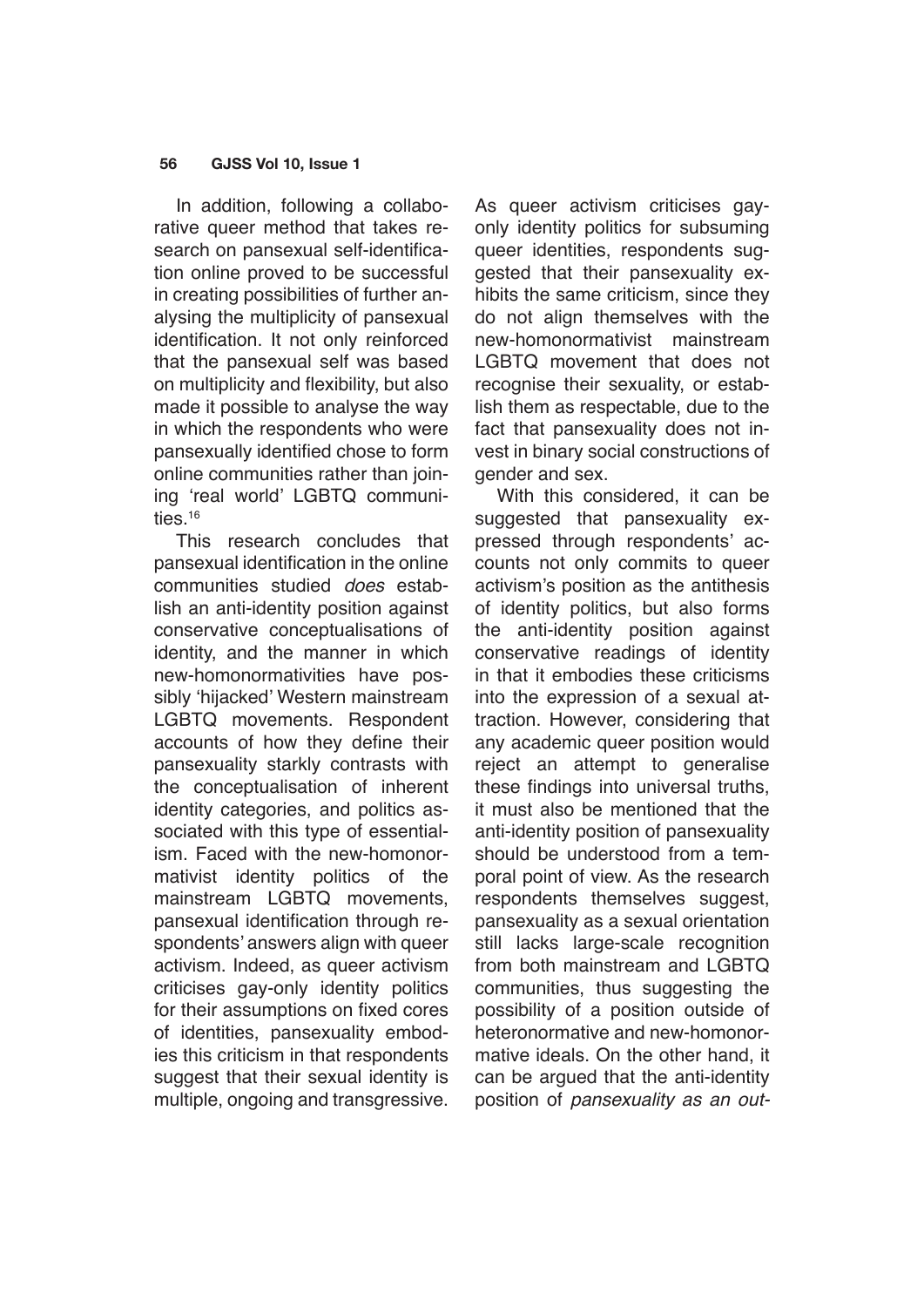*sider* can only exist as long as it is new, that is, until it is taken over by the mainstream. From this perspective, contemporary pansexual anti-identity can be understood as 'perfectly queer' through the way in which it embodies the sexual transgressiveness that queer thought thrives upon, but only as long as it stands its ground in opposing conservative constructions of identity and new-homonormativities.

#### **Endnotes**

- Refers to individuals who were born with an anatomy that combines female and male biological characteristics.
- Refers to individuals who feel as though they do not belong to any particular gender category.
- <sup>3</sup> As this research argues, within these LGBTQ movements, the trans, queer and bisexual identities are not the protagonists; in fact they are 'still at the back of the bus' (Gan 2007, 136). However, the research still semantically employs the umbrella term, since most non-heterosexual organisations still commit to the usage of the term.
- <sup>4</sup> Statistical Package for Social Sciences.
- <sup>5</sup> <http://www.surveymethods.com>
- <sup>6</sup> For instance, a simple search on the 'EbscoHost LGBT Life' database will show a pronounced lack of academic research on pansexuality as a sexual identity or sexual orientation.
- <sup>7</sup> <http://www.last.fm/group/Pansexual>
- <sup>8</sup> [http://www.facebook.com/group.](http://www.facebook.com/group.php?gid=75944101351) [php?gid=75944101351](http://www.facebook.com/group.php?gid=75944101351)
- <sup>9</sup> [http://www.experienceproject.com/](http://www.experienceproject.com/groups/Am-Pansexual/1039) [groups/Am-Pansexual/1039](http://www.experienceproject.com/groups/Am-Pansexual/1039)
- <sup>10</sup> <http://pansexualpride.tumblr.com>
- <sup>11</sup> <http://qruiser.com>
- <sup>12</sup> Refers to individuals who intentionally identify outside or in between the gender binary.
- <sup>13</sup> Moreover, questions regarding identi-

fication featured the 'other' option. As the research aimed to capture the fluidity and multiplicity of sexual identities, it was accepted from the initial design that any number of identity options, no matter how general, popular, or obscure they are, would fail to capture the diversity of sexual identifications of respondents. For instance, when respondents were asked to indicate their gender, they had the ability of choosing from nine options differing from non-transgender man to, genderfuck, but they also had the chance to choose the 'other' option, and explain. The same applied for the question on sexual orientation. Thirteen answer options, including pansexual, straight, prefer not to label oneself, also came with the 'other' option.

- <sup>14</sup> While thematic analysis was used in assessing qualitative datum, here the word 'theme' is used in its colloquial meaning.
- <sup>15</sup> Sexually Transmitted Disease.
- <sup>16</sup> The research at hand initially set out to explore pansexual identifications in 'real world' LGBTQ communities. As LGBTQ advocacy and community organisations were contacted, it became clear that these organisations were not engaged in representing pansexuality. Hence, the way in which the research transformed into an online study can also be read as an indicator of the possible tension between pansexual identification and mainstream LGBTQ movements.

#### **Bibliography**

- Bernstein, M. 2005. Identity Politics. *Annual Review of Sociology* 31: 47–74.
- Bryman, A. and D. Cramer. 1990. *Quantitative Data Analysis for Social Scientists*. London: Routledge.
- Butler, J. 1990. *Gender Trouble: Feminism and the Subversion of Identity*. London: Routledge.
- Burkitt, I. 1998. Sexuality and Gender Identity: From a Discursive to a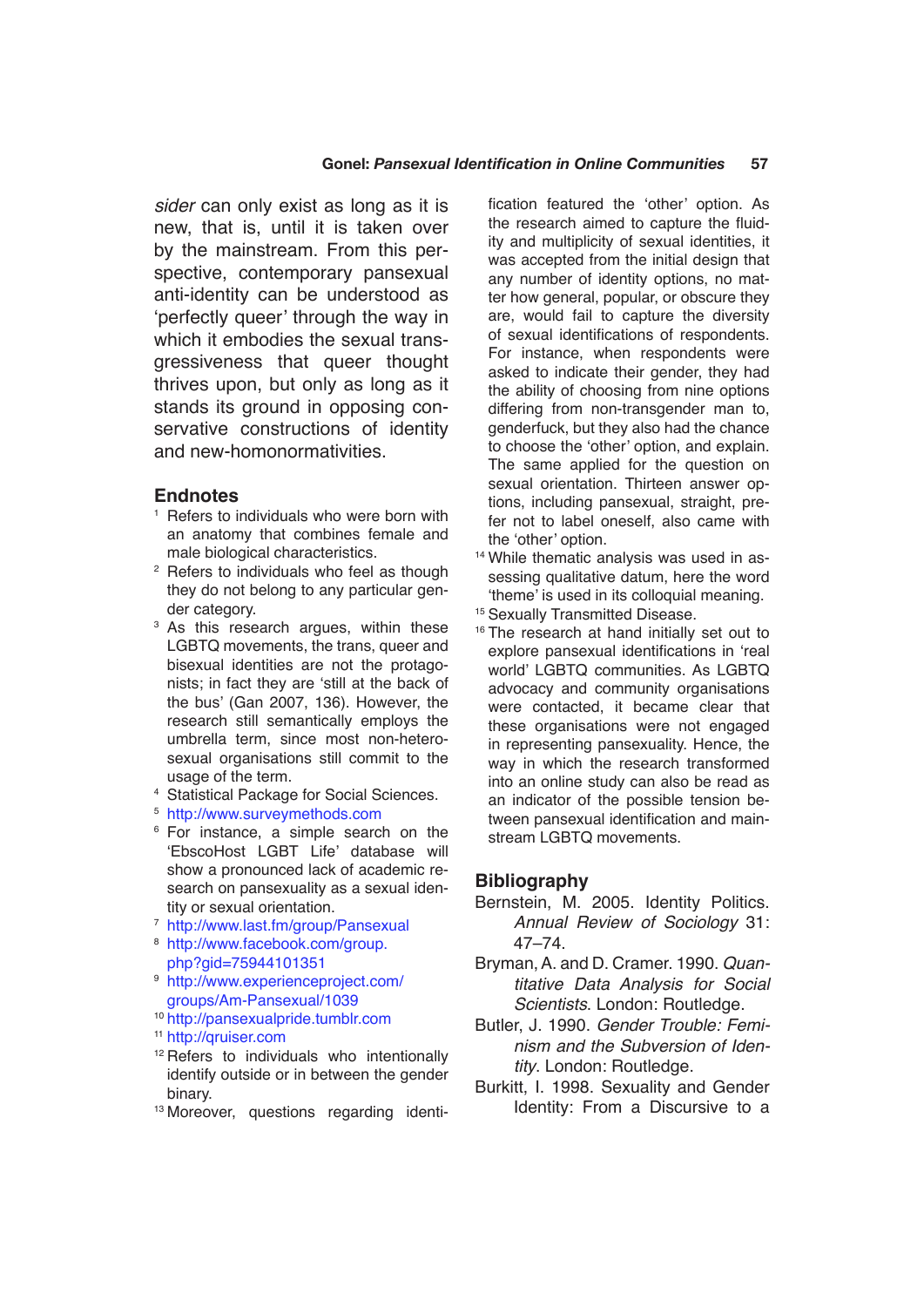Relational Analysis. *Sociological Review* 463: 483–504.

- Dahl, U. 2010. Femme on Femme: Reflections on Collaborative Methods and Queer Femme-inist Ethnography. In eds. K. Browne and C. Nash. *Queer Methods and Methodologies: Intersecting Queer Theories and Social Science Research*. Burlington: Ashgate Publications.
- Duggan, L. 2003. *The Twilight of Equality? Neoliberalism, Cultural Politics and the Attack on Democracy*. Boston: Beacon.
- Ess, C. and the AoIR ethics working committee. 2002.. Ethical Decision-Making and Internet Research: Recommendations from the AoIR Ethics Working Committee. Approved by AoIR, 27 November 2002. Available at [http://](http://www.aoir.org/reports/ethics.pdf) [www.aoir.org/reports/ethics.pdf](http://www.aoir.org/reports/ethics.pdf) [Accessed 12 May 2011].
- Esterberg, K. 2002. The Bisexual Menace: Or, Will the Real Bisexual Please Stand Up? In eds. D. Richardson and S. Seidman. *Handbook of Lesbian and Gay Studies*. London: Sage Publications.
- Gan, J. 2007. 'Still at theBack of the Bus': Sylvie Rivera's Struggle. *CENTRO: Journal of the Centre for Puerto Rican Studies* 19 (1): 124–39.
- Hash, K. and M. Spencer. 2009. You've Got Subjects: The Promise of the Internet in Research with Lesbian, Gay, Bisexual, and Transgender Populations. In ed. W. Meezan and J. Martin. *Handbook of Research with Lesbian, Gay, Bisexual and Transgender Populations*. London: Routledge.

Jagose, A. 1996. *QueerTheory: An In-*

*troduction*. New York: New York University Press.

- O'Driscoll, S. 1996. Outlaw Readings: Beyond QueerTheory. *Signs* 221: 30–51.
- Parks, C., T. Hughes and L. Werkmeister-Rozas. 2009. Defining Sexual Identity and Sexual Orientation in Research with Lesbians, Gay Men and Bisexuals. In ed. William Meezan and James I. Martin. *Handbook of Research with Lesbian, Gay, Bisexual and Transgender Populations*. London: Routledge.
- Riggle, E., S. Rostosky and S. Reedy. 2005. Online Surveys for BGLT Research: Issues and Techniques. *Journal of Homosexuality* 492: 1–21.
- Rodriguez., P. 2009. No More Lip Service: How to *Really* Include Bisexuals in Research on Sexuality. In W. Meezan and J. Martin. *Handbook of Research with Lesbian, Gay, Bisexual and Transgender Populations*. London: Routledge.
- Silverschanz, P. 2009. What's 'Queer' Got To Do With It? Enlightening Mainstream Research. In ed. W. Meezan and J. Martin. *Handbook of Research with Lesbian, Gay, Bisexual and Transgender Populations*. London: Routledge.
- Song, F. 2009. *Virtual Communities: Bowling Alone, Online Together*. New York: Peter Lang Publishing.
- Sullivan, N. 2003. *A Critical Introduction to Queer Theory*. Edinburgh: Edinburgh University Press.
- Turkle, S. 1997. *Life on the Screen: Identity in the Age of the Internet*. New York: Touchstone.
- Turkle, S. 1999. Looking Toward Cyberspace: Beyond Grounded So-